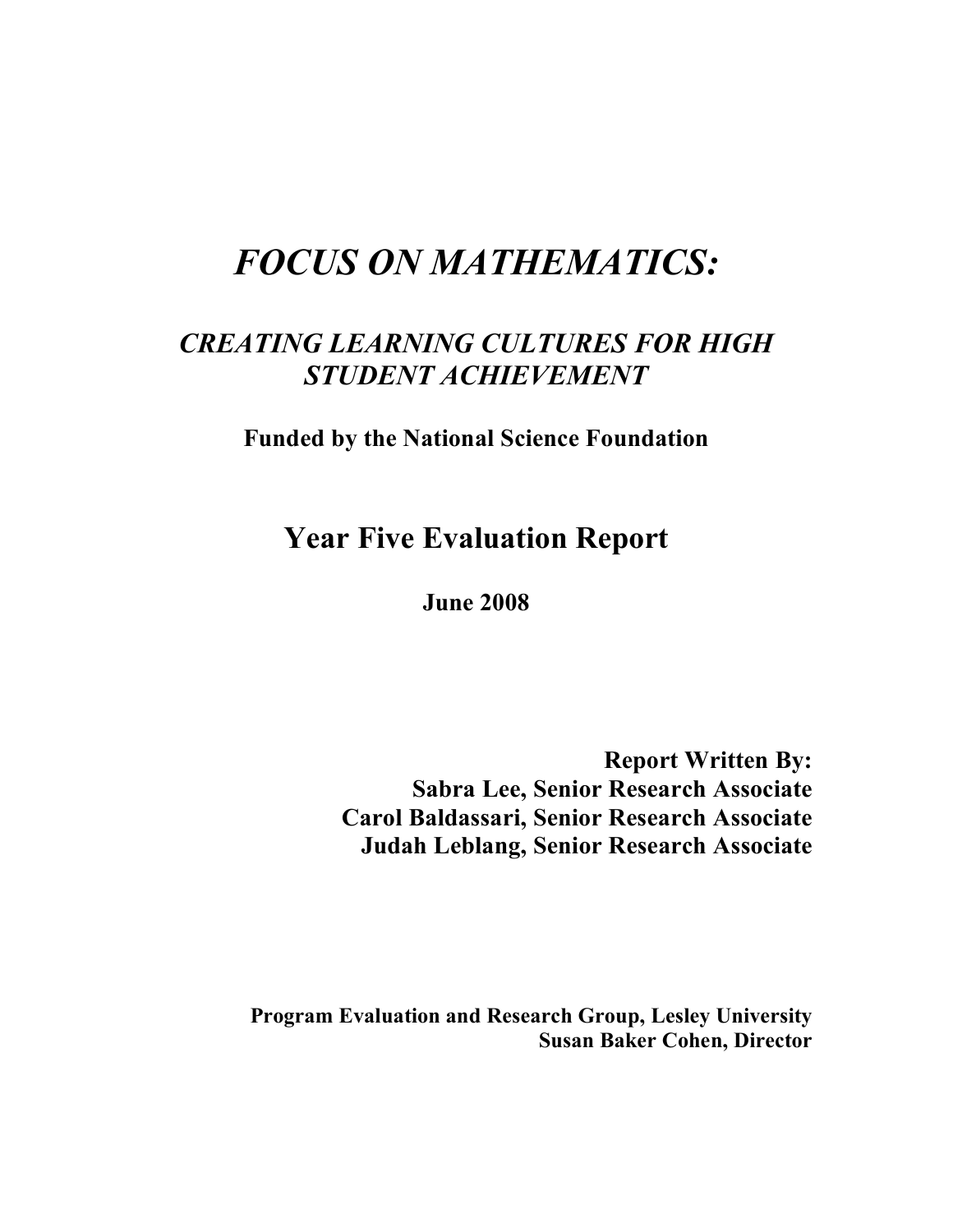## **INTRODUCTION**

Focus on Mathematics (FoM) is a 5-year, grades 5–16 Targeted Math-Science Partnership (MSP), funded by the National Science Foundation (NSF) in September 2003. The partnership includes Boston University (BU); the Education Development Center, Inc. (EDC), a non-profit research and development organization; 5 Massachusetts school districts located in the Greater Boston area (Arlington, Chelsea, Lawrence, Waltham, and Watertown); and, as supporting partners, the University of Massachusetts Lowell (UML); and the Program Evaluation and Research Group (PERG) at Lesley University. Worcester Polytechnic Institute (WPI)—a partner through Year 4—withdrew from the partnership before the start of the fifth year.

The distinctive features of this MSP include:

- A focus that places mathematics at the core of teachers' work;
- A coherently designed, expertly implemented professional development program;
- Research mathematicians' extensive and long-term involvement in the project;
- A Master's of Mathematics degree program created at Boston University;
- A mathematics community comprised of mathematics teachers, students, school and district administrators, mathematicians, and mathematics educators.

## **EVALUATION**

PERG evaluators developed an outcomes-based plan for the fifth and final year of the project, with data collection spread through October 2008. The summative report will be submitted December 1, 2008. This report describes FoM partnership activities from May 1, 2007 (the end of data collection for year 4) through May 15, 2008.

## *Methodology*

We have employed a combination of quantitative and qualitative data collection methods for this report. We have mined quantitative data from the program-wide database housed at Boston University, and collected descriptive program data from the EDC website. We have also relied on data collected from surveys of mathematicians; focus group meetings with teachers from 3 study groups in 3 districts; observations of mathematicians' meetings, executive council meetings, and meetings related to the establishment of an FoM district consortium; EDC surveys of teachers who participated in FoM summer institutes and district-based seminars; and email exchanges with partners and project staff.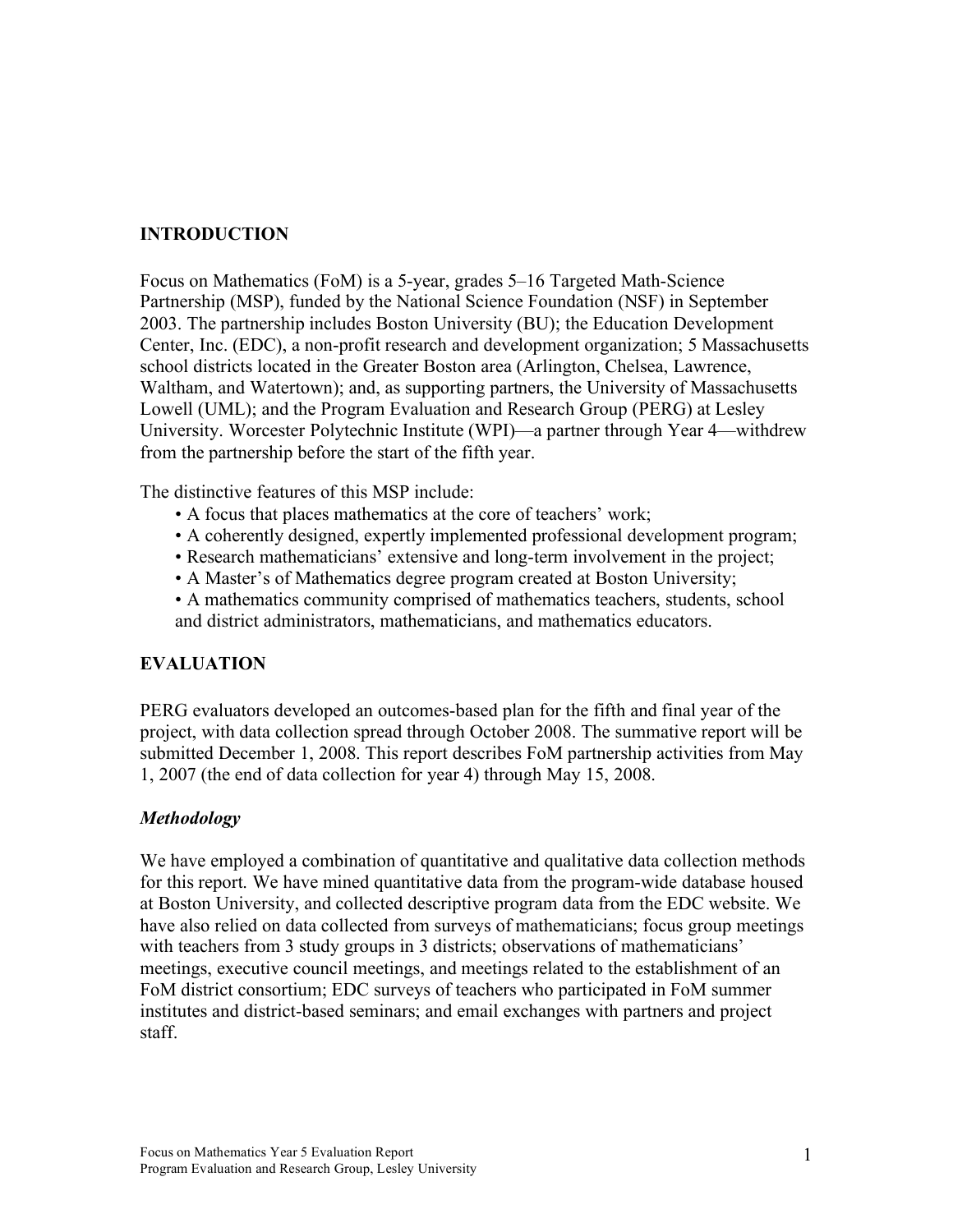This evaluation report addresses FoM's work in the following areas during summer 2007 through mid-May 2008:

- FoM partnership
- Teacher participation in FoM professional development programs
- Teacher leadership
- District-based math fairs and the FoM Math Expo
- Efforts to sustain the FoM partnership

Outcomes at the institutional level will be addressed in the summative report.

## **THE FOM PARTNERSHIP**

## *Partners*

FoM is a partnership-driven MSP, whose partners in year 5 include: Boston University: Department of Mathematics and Statistics (CAS) and School of Education (SED) Education Development Center, Inc.: Division of Mathematics, Teaching and Learning University of Massachusetts at Lowell: Department of Mathematical Sciences Arlington Public Schools Chelsea Public Schools Lawrence Public Schools Waltham Public Schools Watertown Public Schools The Program Evaluation and Research Group at Lesley University

There have been several changes within the partnership since May 2007:

- Institutional membership: Worcester Polytechnic Institute (WPI) left the partnership: WPI's key representative to the partnership was promoted to a new administrative with increased responsibilities and commitments.
- Boston University: The faculty member who served as SED representative to the Executive Council moved out of state and was replaced by a longterm SED faculty member and provider of FoM professional development.
- District representatives: The Waltham School District lacked a director of mathematics during year 5. The district's Assistant Superintendent represented Waltham on the Executive Committee. A new mathematics director has been hired and will assume the position July 1.
- Project management: BU hired a new FoM project coordinator; EDC hired a new Project Liaison.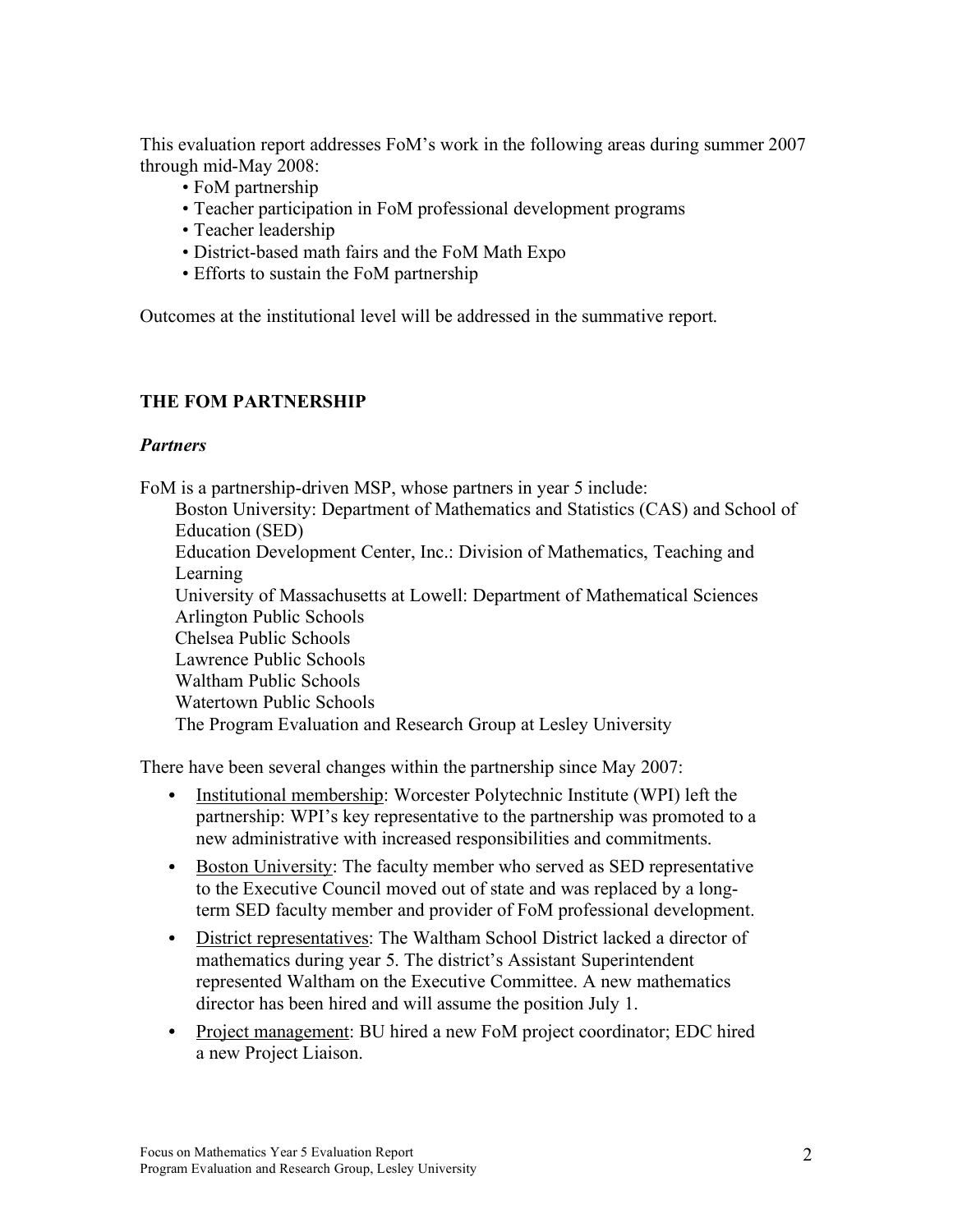Representatives from each partnering institution and district sit on the Executive Council, FoM's decision-making body. Within the districts, the Arlington representative to the Executive Council became the District Assistant Superintendent. She continued to serve as the K-12 mathematics coordinator for the district, and remains committed to FoM. In Chelsea, while the district representative remains the same, an alternate middle school administrator has represented her at all but one of the Executive Council meetings since September 2007.

## *Executive Council Meetings*

The Executive Council met five times between July 2007 and May 15, 2008. At each meeting district representatives provided updates on FoM activities in their districts. All members of the Council discussed information about and issues related to FoM's professional development programs.

At the first meeting in September, Council members formed a subcommittee to explore how the partnership might form a consortium to extend their work beyond the life of the MSP grant. The subcommittee examined possible structures and sources of funding that might be available to (1) sustain existing FoM programs that were having an impact on teachers and students in grades 6-12, and (2) extend FoM professional development opportunities to teachers of grades 3-5. The committee reported on their discussions with the EDCO Collaborative of 21 districts and their potential relationship with FoM. The BU and EDC PIs also wrote several proposals to secure new resources for the partnership. (A description of the partners' fundraising activities is discussed further in the Sustainability section of this report.)

#### *Mathematicians and the FoM Partnership*

Most of the mathematicians at BU, UML and EDC, remained engaged in FoM activities during Year 5, but the two WPI mathematicians were no longer involved. Overall, about 2/3 of the original group of core mathematicians from Years 1 and 2 remained active in the project.

At BU, one of the PIs continued to lead the project, facilitate a study group, and participate in all aspects of FoM. Most of his colleagues (who were previously involved in FoM) sustained their work in Year 5. In addition to the core mathematicians, one doctoral student co-led a study group with the PI for the past two years, and worked with the MTFs in PROMYS. (Other BU graduate students also assisted in some FoM activities, such as judging math fairs.)

At UML, two mathematicians continued to lead study groups on a regular basis. Other mathematicians have stayed connected to the project by judging math fairs, assisting their colleagues by 'sitting in' on study groups, and developing teacher resource guides for the Lawrence Public Schools. Several UML students visited classrooms in Lawrence to help students prepare their research projects for the math fairs.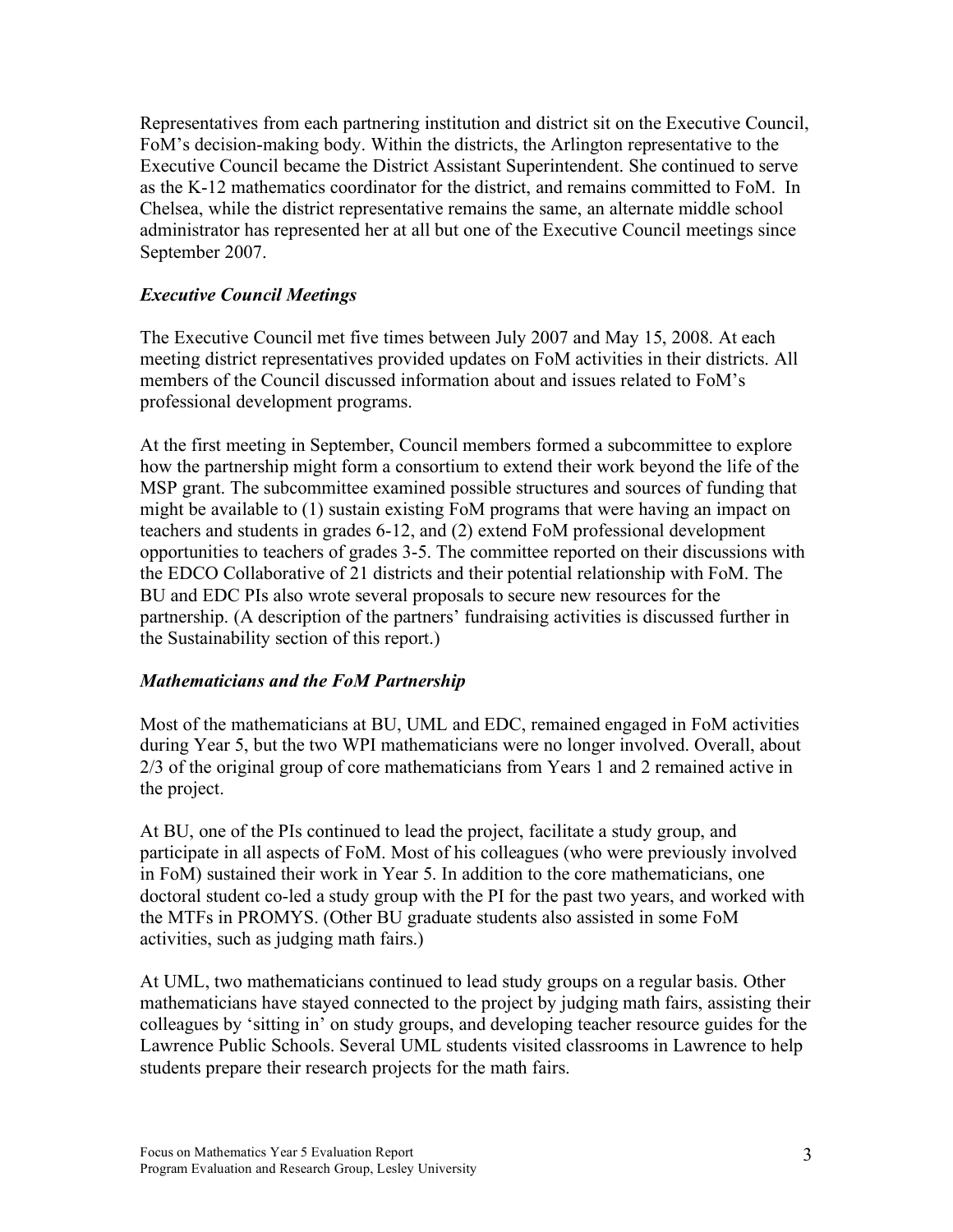At EDC, three mathematicians remained involved in FoM. One of these is a PI, and continued to lead a study group and examine ways to sustain FoM in the five districts. Another EDC mathematician has joined the faculty of Lesley University and also continued his work in FoM, leading multiple study groups.

The following chart lists the number of active mathematicians in Year 5 at each institution:

## **Table 1**

#### **FoM Mathematicians by Institution: 2007-08**

| Institution                         | Number of Mathematicians-Year 5 |
|-------------------------------------|---------------------------------|
| <b>Boston University</b>            |                                 |
| University of Massachusetts--Lowell |                                 |
| <b>Education Development Center</b> | $2**$                           |

#### **Table notes**

\*Includes 1 doctoral student

\*\* Includes 1 mathematician not currently active as of spring 2008

In Year 5, mathematicians served in a variety of key roles within FoM. Mathematicians from the two remaining IHEs—BU and UML—and EDC continued to lead study groups, and participated in FoM events including seminars, colloquia, summer institutes, and work with MTFs and taught in the Promys summer program. Most of the remaining mathematicians were involved in judging math fairs this spring, and several made presentations to teachers and/or worked with students in the partner districts, to assist them in developing student research projects.

The mathematicians reported a high level of satisfaction with their work in FoM, particularly in working with teachers in their study groups, and in several cases, working with the MTFs at Promys and in BU's graduate program. Several mathematicians also commented on their satisfaction in helping teachers make deeper connections in mathematics and believed that work was having an impact on teachers' work in the classroom.

As noted in an earlier section of this report, 2/3 of the original, core group of mathematicians (12 of 18) were involved in FoM throughout the year. (Another mathematician was active in fall 2007, but left the project to lead another math-based initiative.) Several mathematicians reported that time spent on FoM activities had decreased in Year 5, since fewer study groups were taking place in the districts. As of May 2008, 6 mathematicians and a BU doctoral student were involved in leading study groups. One EDC-based mathematician took on the facilitation of two additional groups in Year 5, and led a total of four study groups.

FoM mathematicians continued to demonstrate both flexibility in filling project needs and commitment to FoM by taking on new challenges. For example, one mathematician worked with an MTF to plan and co-lead a seminar, and another worked with an MTF on a research project. A third mathematician has been active on the curriculum review committee for several years, where he has worked with district leaders to examine how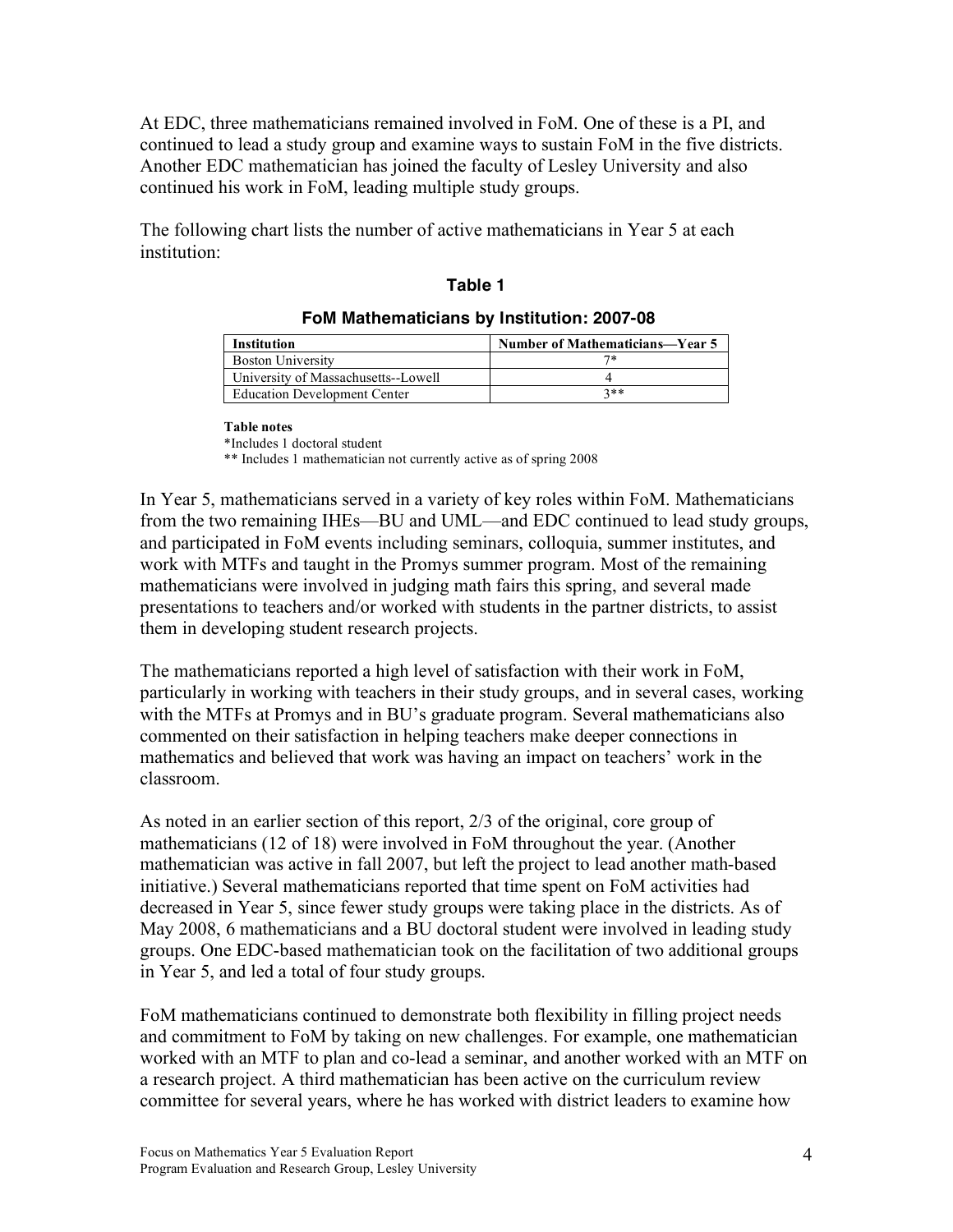teachers at different grade levels introduce linearity in their classrooms and why students continue to struggle with the concept. As a result of the committee's work, one district established elementary and middle school study groups to further explore this issue. Finally, 11 of the 12 active mathematicians served as judges for the school-based math fairs. The following table outlines mathematicians' activities from Year 1 through Year 5.

#### **Table 2**

#### **Survey Data: Mathematicians! Activities 2003-08**

| <b>Activities</b>                        | <b>Year 1</b><br>$03 - 04$ | Year 2<br>$04 - 05$ | Year 3<br>$05-06$ | Year 4<br>$06 - 07$ | Year 5<br>$07 - 08$ |
|------------------------------------------|----------------------------|---------------------|-------------------|---------------------|---------------------|
| Colloquia                                | 6                          |                     |                   |                     | 2                   |
| <b>Seminars</b>                          | 6                          |                     | 6                 |                     | 3                   |
| Study groups with teachers               | 9                          | 9                   | 8                 | 8                   | 6                   |
| Classroom<br>visits/observations         | 8                          | 2                   | 2                 | 2                   |                     |
| Presented math workshops<br>for teachers |                            | 0                   |                   | 0                   |                     |
| Summer institutes                        | $\mathcal{E}$              | $\mathfrak{D}$      | C                 |                     | 0                   |
| Development of on line<br>courses        |                            |                     |                   |                     |                     |
| <b>PROMYS</b>                            | 4                          |                     |                   | 5                   |                     |
| Other                                    |                            |                     |                   |                     |                     |

#### **Year 5: N=10**

#### **Table note**

"Other" includes responses from two mathematicians who said they were involved in "lots of things" or "everything except online courses."

#### Outgrowths of Year 5 Activities:

Mathematicians' efforts within FoM have resulted in a number of new activities and the growth of others this year, including;

- Mathematicians worked with district leaders to deepen the mathematics content in students' research projects, and to help teachers understand the rationale for the research projects.
- The implementation of a mentoring course at UML involving 2 undergraduate students who received guidance from a mathematician to advise Lawrence high school students on their research projects.
- The inclusion of graduate students from BU and UML to serve as judges for the math fairs.
- The development of a resource guide for Lawrence teachers on fractions; a second guide on data analysis is underway.
- The involvement of several mathematicians in discussions on sustaining FoM. Many are interested in continuing to work within the project beyond Year 5.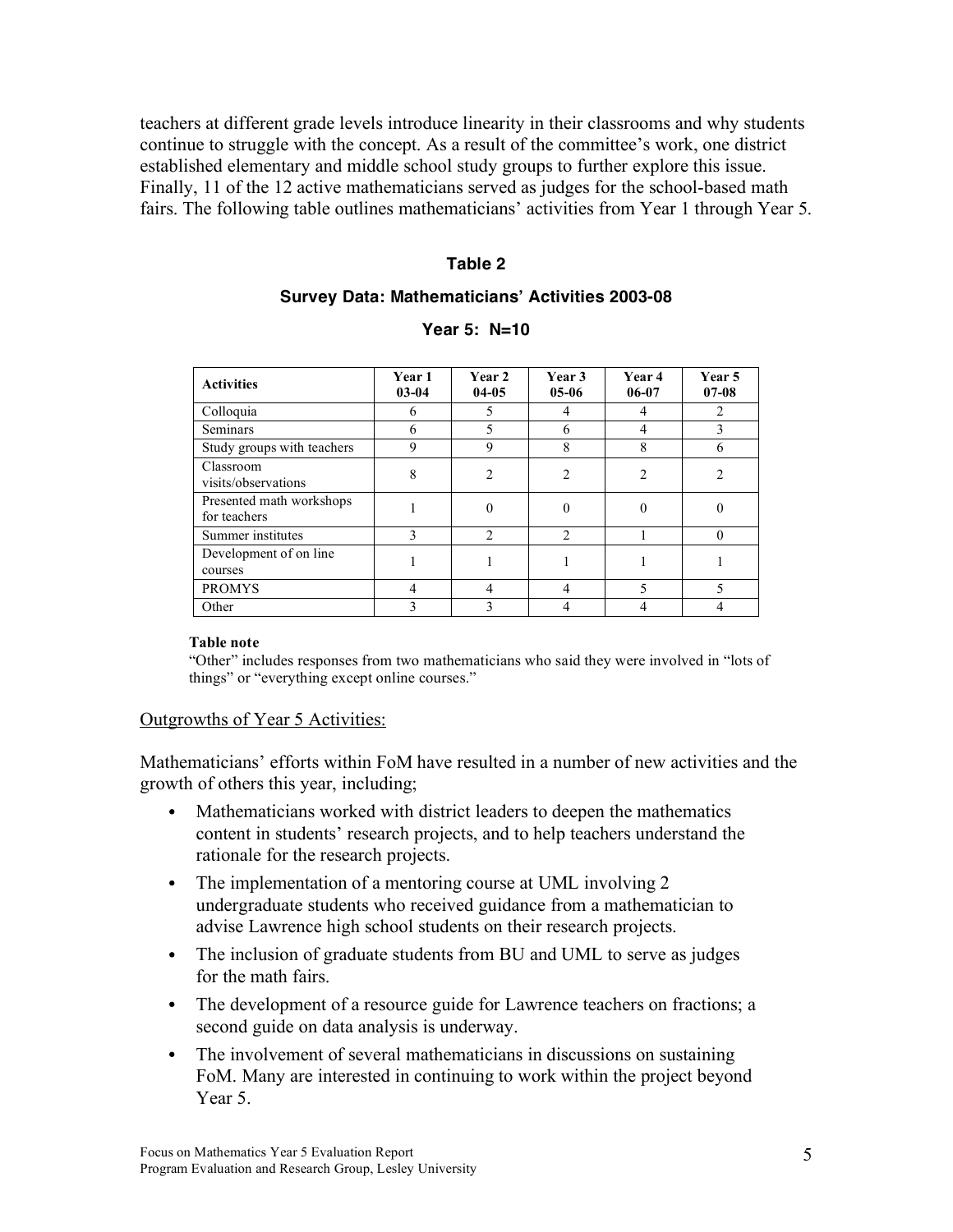## **FOM PROFESSIONAL DEVELOPMENT PROGRAMS, JUNE 2007-MAY 2008**

In year 5, FoM offered a portfolio of mathematics-focused learning opportunities for teachers in the 5 partner districts—Arlington, Chelsea, Lawrence, Waltham, and Watertown. The project's effort to improve mathematics teaching and learning in grades 5-12 continues to be a voluntary program. While teachers are encouraged to participate by district leaders, teachers individually select learning opportunities they consider useful or interesting, and that meet at a time and place accessible and convenient to them.

## *High Schools' Teacher Participation*

Teacher participation in the FoM professional development program continued to be strong in year 5. Fifty-nine percent (59%) of the five districts' high school mathematics teachers attended one or more sessions between June 2007 and mid-May  $2008<sup>1</sup>$  In one high school, more than 75% of the teachers were involved for a total of 288 hours during the past year; in a second, only 50% of the teachers participated, but at a much higher rate, accruing, on average 61 hours each. The total number of professional development hours logged by all fifty-one participating high school teachers was 1598, an average of 31 hours per high school teacher.

#### **Table 3**

| FoM<br><b>Districts</b> | <b>Total HS</b><br><b>Mathematics</b><br><b>Teachers</b> | Number of<br>Participating<br><b>HS</b> Teachers | Percent of<br>Participating<br><b>HS</b> Teachers | <b>Participants</b><br>PD hrs | <b>Participants</b><br>with $20+hrs*$ | Average<br><b>PD</b> hours |
|-------------------------|----------------------------------------------------------|--------------------------------------------------|---------------------------------------------------|-------------------------------|---------------------------------------|----------------------------|
| Arlington               | 14                                                       |                                                  | 50%                                               | $309*$                        |                                       | 44                         |
| Chelsea                 |                                                          | 13                                               | 76%                                               | 288                           |                                       | 22                         |
| Lawrence                | 28                                                       | 14                                               | 50%                                               | 856*                          |                                       | 61                         |
| Waltham                 | 18                                                       |                                                  | 61%                                               |                               |                                       |                            |
| Watertown               |                                                          |                                                  | 66%                                               | 74                            |                                       | 12                         |
| <b>Totals</b>           |                                                          | 51                                               | 59%                                               | 1598                          |                                       | 31                         |

#### **High School Teacher Participation by District, 2007-08**

#### **Table notes**

*1. The tables reflect teacher participation through mid-May 2008.*

*2. We used 20+ hours of participation in FoM professional development programs by May 15 as an estimate for the number of teachers likely to have 30+ hours by August 31, 2008.*

*3. Teachers, active in either the MMT or PROMYS for Teachers programs during 2007-08, accrue in* excess of 100 hours. In those high schools where one or more teachers have enrolled in these programs, *the total participant hours distort the average PD hours.*

## *Middle Schools' Teacher Participation*

Teachers from most middle schools in the five districts (14 out of a total of 16 schools) were involved in FoM professional development activities in 2007-08. Yet, the middle

<sup>&</sup>lt;sup>1</sup> The exact number of middle and high school mathematics teachers in any given year has been difficult to ascertain in some districts.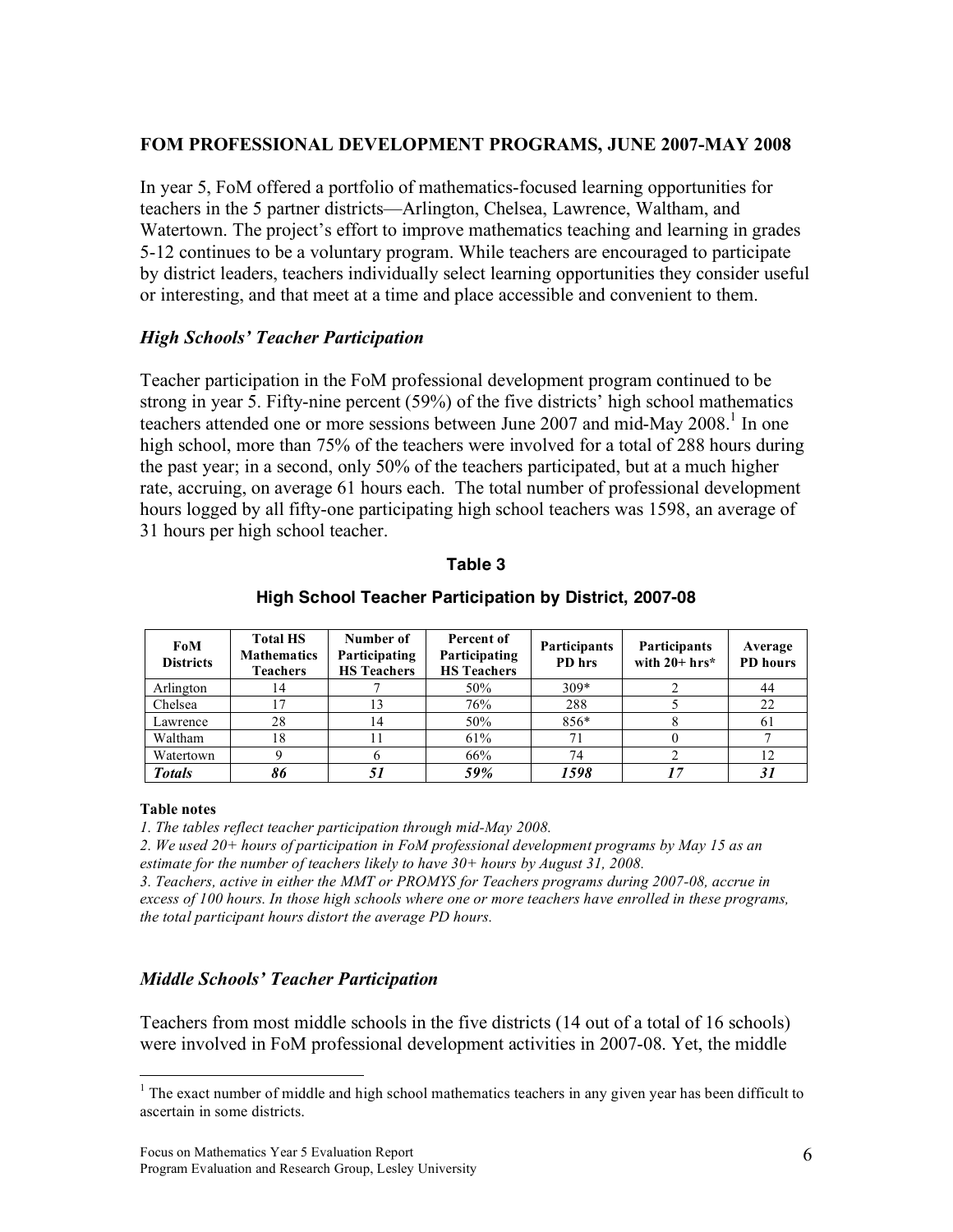school teachers continued to participate at a lower rate than the high school teachers again this year. Nearly half of the 120 teachers at the middle schools in the five districts (49%), attended one or more sessions and together accrued a total of 928 hours. Like in the high schools, some schools and some teachers were more active in Focus on Mathematics than others.

The table below shows middle school teachers' participation by district. In three of the districts, one-half or fewer of the teachers attended sessions. In one of these districts, only one teacher participated this year. In another, two of the three teachers involved in FoM attended only one 2-hour session.

By way of comparison, in a fourth district, almost  $\frac{3}{4}$  of the teachers (a total of 37 out of the 50 middle school teachers in the district) logged 561 hours, an average of 15 hours per teacher. Finally, in the fifth district, just over 1/3 of the middle school teachers attended professional development activities, but these teachers participated at a higher rate – on average 27 hours each.

#### **Table 4**

| FoM<br><b>Districts</b> | Middle<br>Schools/<br><b>District</b> | <b>Total MS</b><br><b>Mathematics</b><br>Teachers* | Number of<br>Participating<br><b>Teachers</b> | Percent of<br>Participating<br><b>MS</b> Teachers | <b>Participants</b><br>PD hours | <b>Participants</b><br>with $20+$<br>hours* | Average<br><b>PD</b><br>hours |
|-------------------------|---------------------------------------|----------------------------------------------------|-----------------------------------------------|---------------------------------------------------|---------------------------------|---------------------------------------------|-------------------------------|
| Arlington               |                                       | 12                                                 |                                               | 50%                                               | 36                              |                                             |                               |
| Chelsea                 |                                       | 35                                                 |                                               | 34%                                               | 321                             |                                             | 27                            |
| Lawrence                |                                       | 50                                                 | 37                                            | 74%                                               | 561                             |                                             |                               |
| Waltham                 |                                       |                                                    |                                               | 6%                                                |                                 |                                             |                               |
| Watertown               |                                       |                                                    |                                               | 50%                                               |                                 |                                             |                               |
| <b>Totals</b>           | '6                                    | <i>120</i>                                         | 59                                            | 49%                                               | 928                             |                                             |                               |

#### **Middle School Teacher Participation by District,\* 2007-08**

#### **Table notes**

*1. District middle schools include different grade levels. Some middle schools serve students in grades 6-8; in others, grades 5-8. Lawrence has several K-8 schools.*

*2. In Arlington, the middle school includes grades 6-8. However, teachers of grade 4-5 students and a mathematician formed an FoM study group this year.*

#### *Focus on Mathematics Professional Development Programs, June 2007- May 2008*

Focus on Mathematics professional development programs vary in their frequency and intensity. Each year, since the start of the MSP program, the following types of learning opportunities have been offered:

- The Master's in Mathematics for Teaching Program at Boston University
- PROMYS for Teachers at Boston University (6 weeks, 200+ hours of study during the summer)
- Summer Institutes held at district schools or EDC (one week, 30 hours)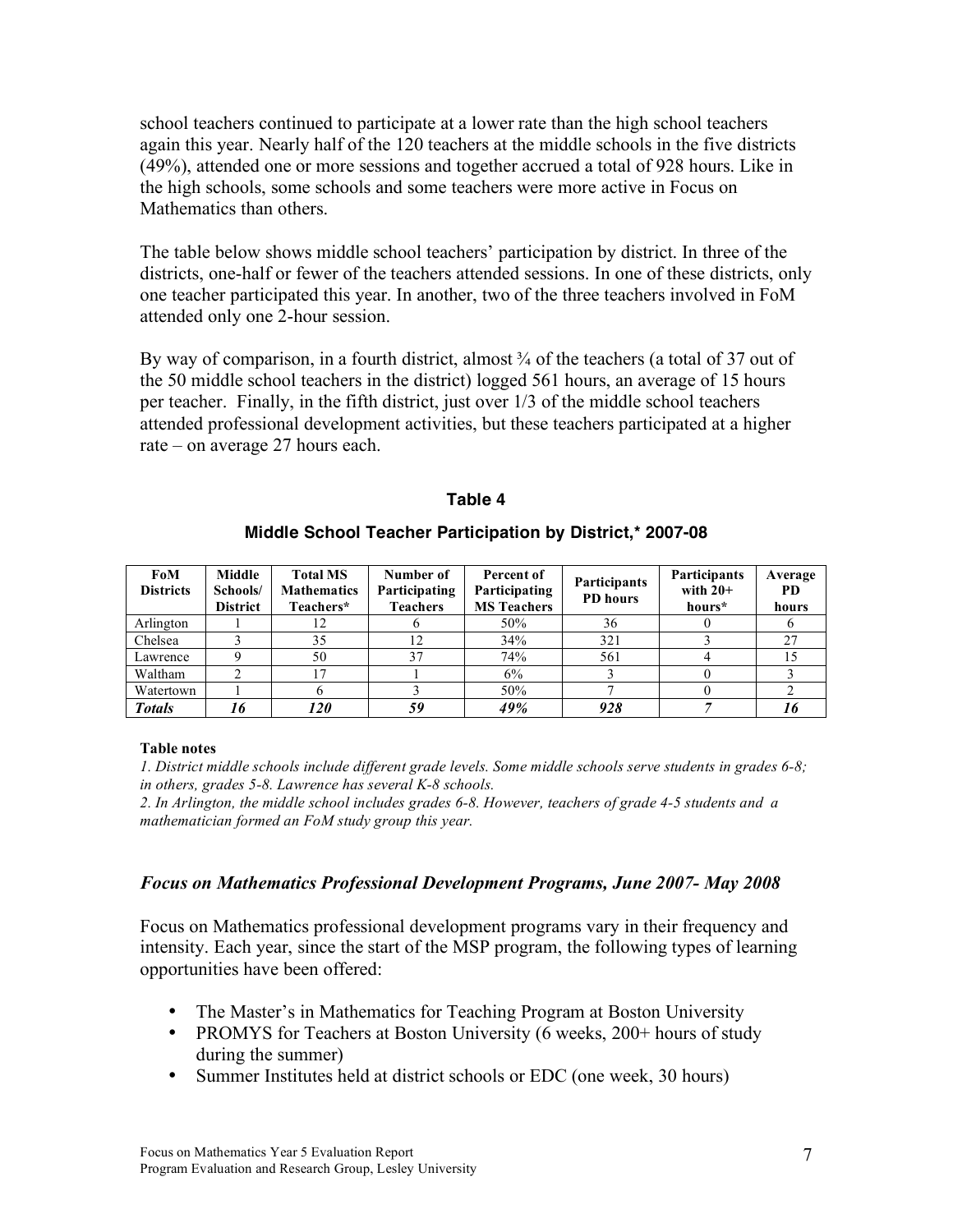- On-line courses developed and offered by the University of Massachusetts at Lowell (75 hours)
- Study groups held in district schools (2–3 hours per after-school session; varied number of sessions held throughout the year at the discretion of the groups' members.)
- Seminars hosted by the districts, 2-3 hours per seminar, after school, 5 times a year. (Each district offered one seminar each year.)
- Colloquia, held in the fall and spring of each academic year, are gatherings organized for the broader Focus on Mathematics community to hear prominent mathematicians or mathematics educators speak on issues of importance to the field.

## *Teacher Participation by Type of Professional Development Activity*

Many teachers attend more than one type of professional development activity each year. Some focus almost exclusively on one type of activity and attend multiple sessions throughout the year. The two tables below demonstrate the extent of middle and high school mathematics teachers' participation in the varied Focus on Mathematics professional development programs during year 5. Participants are listed by district and type of activity.

| FoM              | Total<br>MTs/ |                | <b>Summer</b><br>Institutes* |            | On-line<br>Courses* |            | <b>Study</b><br><b>Groups</b> |            | <b>Seminars</b> |                | Colloquia*  | BU<br>Courses* |                  |
|------------------|---------------|----------------|------------------------------|------------|---------------------|------------|-------------------------------|------------|-----------------|----------------|-------------|----------------|------------------|
| <b>Districts</b> | district      | <b>MTs</b>     | <b>Sess</b>                  | <b>MTs</b> | <b>Sess</b>         | <b>MTs</b> | <b>Sess</b>                   | <b>MTs</b> | <b>Sess</b>     | <b>MTs</b>     | <b>Sess</b> | <b>MTs</b>     | <b>Sess</b>      |
| Arlington        | 14            | 3              | 3                            | $\theta$   | $\Omega$            |            | $\overline{2}$                | 6          | 13              | $\overline{2}$ |             |                | 5                |
| Chelsea          | 17            | 6              | 14                           | $\theta$   | $\Omega$            | 8          | 9                             | 12         | 28              | $\overline{c}$ |             | $\theta$       | $\boldsymbol{0}$ |
| Lawrence         | 28            | 8              | 17                           | $\theta$   | $\Omega$            | 14         | 13                            | 10         | 19              |                |             | 4              | 14               |
| Waltham          | 18            | $\overline{2}$ | 3                            | $\theta$   | $\Omega$            | $\Omega$   | $\theta$                      | 11         | 24              | $\overline{c}$ |             | $\overline{c}$ | 6                |
| Watertown        | 9             | $\theta$       | $\theta$                     | $\theta$   | $\Omega$            | 3          | 4                             | 6          | 12              | $\theta$       |             |                | $\overline{c}$   |
| <b>Total</b>     | 86            | 19             | 37                           | 0          | 0                   | 26         | 28                            | 44         | 96              | 7              |             | 8              | 27               |

**Table 5 High School Mathematics Teachers! Participation in FoM Programs, 2007-08**

#### **Table notes**

*1. Summer Institute 2007 participants are listed above. Summer Institutes for 2008 have not yet begun.*

*2. No On-line courses were offered during the 2007-08 academic year. A summer course started in May.*

*3. The first Colloquium was held October 2007. The second Colloquium is scheduled for June 9, 2008. 4. In the BU Courses column, participants have either attended only the summer 2007 PROMYS for Teachers program (PfT) or were enrolled in the MMT Program June 2007 - May 2008, and attended the 2007 PfT program as well as one or two BU graduate courses during the 2007-08 academic year.*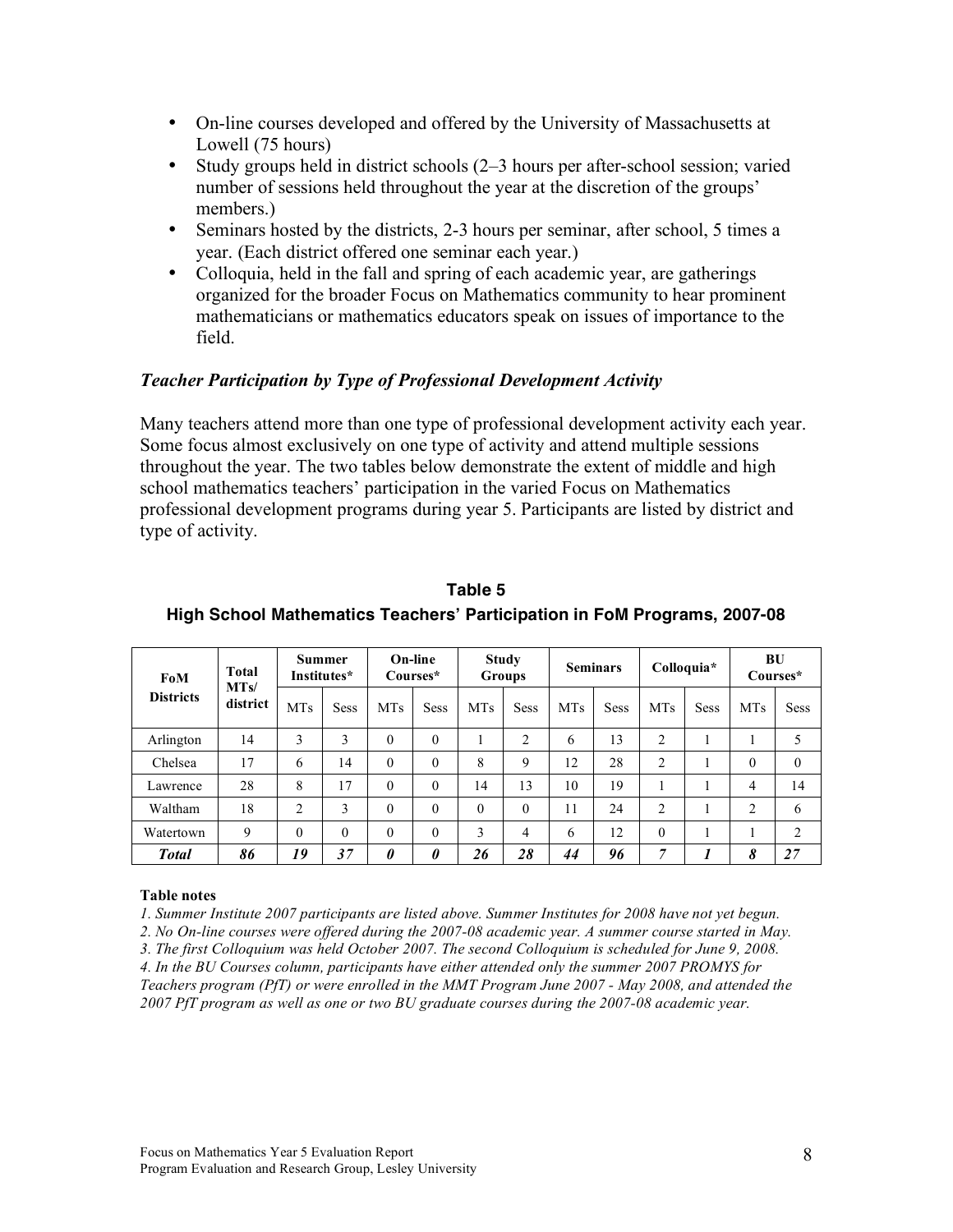**Table 6 Middle School Mathematics Teachers! Participation in FoM Programs 2007-08**

| FoM              | 2007<br>Summer<br><b>Total</b><br>Institutes*<br>MT/ |                |             | On-line<br><b>Courses</b> |             | Study<br>Groups |                | <b>Seminars</b> |             | Colloquia*     |             | BU<br>Courses* |                |
|------------------|------------------------------------------------------|----------------|-------------|---------------------------|-------------|-----------------|----------------|-----------------|-------------|----------------|-------------|----------------|----------------|
| <b>Districts</b> | district                                             | <b>MTs</b>     | <b>Sess</b> | <b>MTs</b>                | <b>Sess</b> | <b>MTs</b>      | <b>Sess</b>    | <b>MTs</b>      | <b>Sess</b> | <b>MTs</b>     | <b>Sess</b> | <b>MTs</b>     | <b>Sess</b>    |
| Arlington        | 12                                                   | $\overline{c}$ | 3           | $\theta$                  | $\theta$    | 3               | $\overline{c}$ | 5               | 8           | $\overline{c}$ |             | $\theta$       | $\theta$       |
| Chelsea          | 35                                                   | 7              | 9           | $\theta$                  | $\Omega$    | 13              | 13             | 6               | 12          | 3              |             | 2              | 6              |
| Lawrence         | 50                                                   | 3              | 7           | $\theta$                  | $\theta$    | 15              | 17             | 12              | 17          | 11             |             |                | 5              |
| Waltham          | 17                                                   |                | 3           | $\theta$                  | $\Omega$    | $\theta$        | $\Omega$       |                 |             | $\theta$       |             |                | $\overline{c}$ |
| Watertown        | 6                                                    | $\theta$       | $\theta$    | $\theta$                  | $\Omega$    | 3               |                |                 |             | $\overline{c}$ | $\theta$    | $\theta$       | $\theta$       |
| <b>Total</b>     | <i>120</i>                                           | 13             | 22          | 0                         | $\theta$    | 34              | 33             | 25              | 39          | 18             |             | 4              | 13             |

**Table Notes** *Same notes as Table 5.*

#### Discussion

Each of the Focus on Mathematics professional development programs, offered June 2007-May 2008, is described individually and participation rates by activity are discussed below in more detail. Plans for the 2008 summer programs, and projections for the number of teachers attending, where available, are included as well.

#### *Master in Mathematics for Teaching Program (MMT)*

The MMT is a Master's degree program offered jointly by Boston University's School of Education and the College of Arts and Sciences. Teachers must apply to the program and compete for the limited number of spaces available each year. Once admitted to the program, teachers take an intensive course of study over 2 academic years and 3 summers for a total of 38 credits—20 in the College of Arts and Sciences, and 18 in the School of Education. An optional set of 5 all-day seminars per year is held at EDC on Fridays. They also continue to carry a full teaching load in their districts. The MMT courses include:

*College of Arts and Sciences (20 credits total)*

• The PROMYS for Teachers summer program. An immersion experience of mathematical exploration (PfT):

MA 547-548: Topics in Number Theory/Problem Solving in Number Theory

• 2 courses selected from the following: MA 511-512: Real Analysis MA 541-542: Abstract Algebra MA 528: Modern Geometry MA 549: Geometry and Symmetry MA 563: Differential Geometry MA 671: Dynamical Systems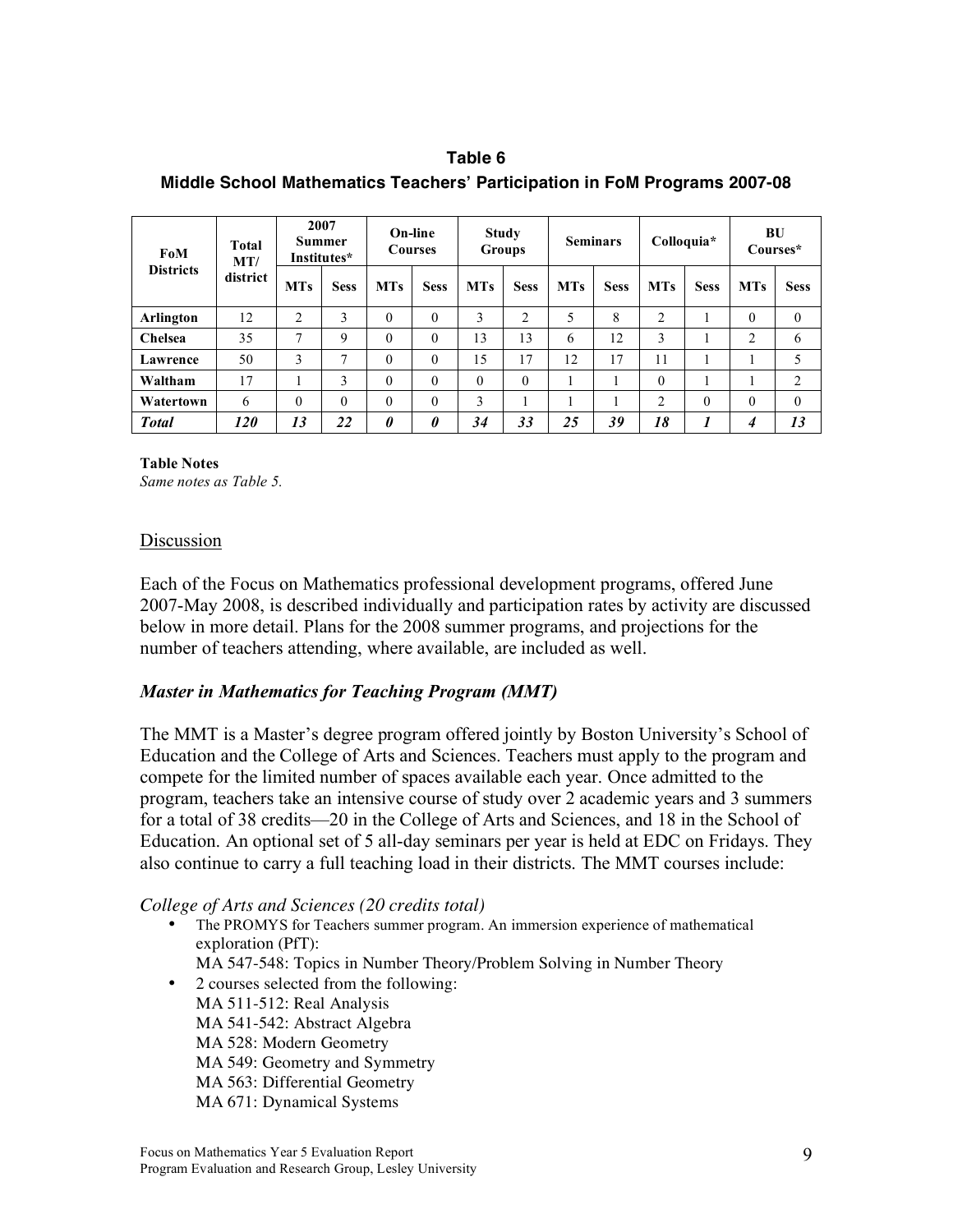• Research experience in mathematics: MA 647: Research Methods in Mathematics I MA 648: Research Methods in Mathematics II

#### *School of Education (18 credits total)*

- 2 courses focusing on the connections and relevance of the immersion experience to their classrooms: ME 581, which connects abstract algebra with school mathematics ME 580, geometry and symmetry to the classroom
- 2 courses in the mathematics curriculum, and mathematics for students with special needs ME 558 (curriculum)
	- ME 551 (special needs and advanced students)
- Both a course in professional development and field study in mathematics, preparing teachers to assume leadership roles in professional development ME 589 (needs assessment and design of a professional development sequence) ME 590 (implementation of PD designed in ME 589

Since the start of FoM, teachers have either applied to the MMT program before taking the first PROMYS for Teachers summer program, or attended PfT and then decided whether to apply for acceptance into the full Masters degree program.

## *PROMYS for Teachers*

The intensive, 6-week summer program, PROMYS for teachers (PfT) grew out of the Program in Mathematics for Young Scientists (PROMYS) at Boston University, as a collaboration of Boston University's Department of Mathematics with the Education Development Center in Newton, Massachusetts. PfT includes middle and high school mathematics teachers.

#### The program

… is built around three major components—(1) immersion in an experience of mathematical exploration for six weeks in the first summer; (2) reflection on the relevance of this experience for classroom practice during the intervening academic year; and (3) more immersion in mathematics in the second summer. PfT summer activities combine three tightly interlocking components: (1) problem-solving activities shared by all first-year participants; (2) independent team projects carried out by all participants in groups of four; (3) advanced activities (seminars, and projects) for returning participants. These components are supported by discussions and independent problem-solving activities with the counselor staff. *(from BU's website description of program)*

The number of middle and high school teachers who attended last summer's PFT program is listed in the table below by district. The 6 teachers, identified as '1<sup>st</sup> year' participants, started the program in summer 2007. Of these, three plan to or have already enrolled in the MMT program, and will attend PfT for a second summer in 2008. The tthree teachers listed as ' $2^{nd}$  year' in summer 2007 are MMT candidates, as are the three  $3<sup>rd</sup>$  year' teachers. Most teachers who attend PfT for a  $3<sup>rd</sup>$  year complete their coursework for the Masters degree program by the end of the third summer.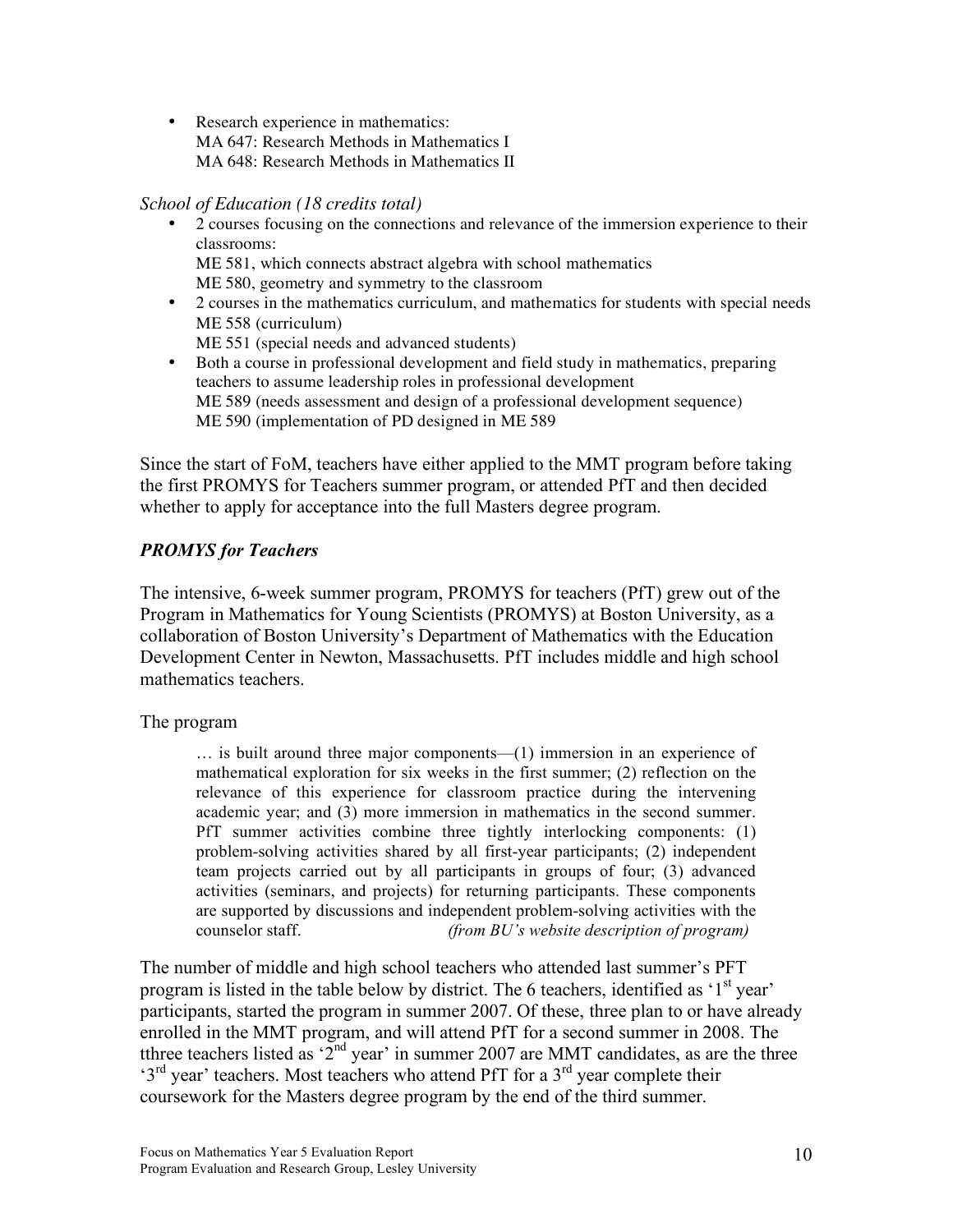#### **Table 7**

| <b>District</b> |              | <b>High Sschool MTs</b> |                         | <b>Middle School MTs</b> | <b>Total</b>            |            |            |
|-----------------|--------------|-------------------------|-------------------------|--------------------------|-------------------------|------------|------------|
|                 | 1 st<br>vear | 2 <sup>nd</sup><br>vear | $2^{\text{rd}}$<br>vear | $1st$ year               | 2 <sup>nd</sup><br>vear | $3rd$ year | <b>MTs</b> |
| Arlington       |              |                         |                         |                          |                         |            |            |
| Chelsea         |              |                         |                         |                          |                         |            |            |
| Lawrence        |              |                         |                         |                          |                         |            |            |
| Waltham         |              |                         |                         |                          |                         |            |            |
| Watertown       |              |                         |                         |                          |                         |            |            |
| <b>Totals</b>   |              |                         |                         |                          |                         |            |            |

#### **Teacher Participation in PROMYS for Teachers, Summer 2007**

Since Focus on Mathematics was funded, 4 middle school and 4 high school mathematics teachers have earned their degree from BU's MMT program. Three teachers are due to graduate from the program by end of summer 2008; another 3 have enrolled in the MMT program after successfully completing last summer's PROMYS program. As of mid-May, five new teachers have registered for the 2008 summer PfT program.

#### *Summer Institutes*

#### Summer 2007

Each summer, FoM has offered a set of three intensive, one-week, 30-hour mathematics courses for teachers.

*Each institute looks at core ideas within a foundational topic in mathematics, and reflects on the development of these big ideas throughout the curriculum. Teachers will be able to see how mathematical ideas arise at their grade level, and how those ideas develop as students move through the grades. Little by way of background is assumed, but we promise new and elegant results every day! FoM Summer Institute Brochure*

In summer 2007, institute topics were:

- Session 1: Geometric Thinking [June], facilitated by two Boston University doctoral students in the mathematics department
- Session 2: Number Theory [July], offered by a mathematician from EDC
- Session 3: Algebraic Reasoning [August], organized by two EDC mathematicians.

Nineteen (19) or 22% of the high school teachers and 13 or 11% of the middle school teachers attended one or more of these summer sessions. Not shown in the table is the attendance of two teachers working at the elementary school level. One attended all three sessions; the second attended one.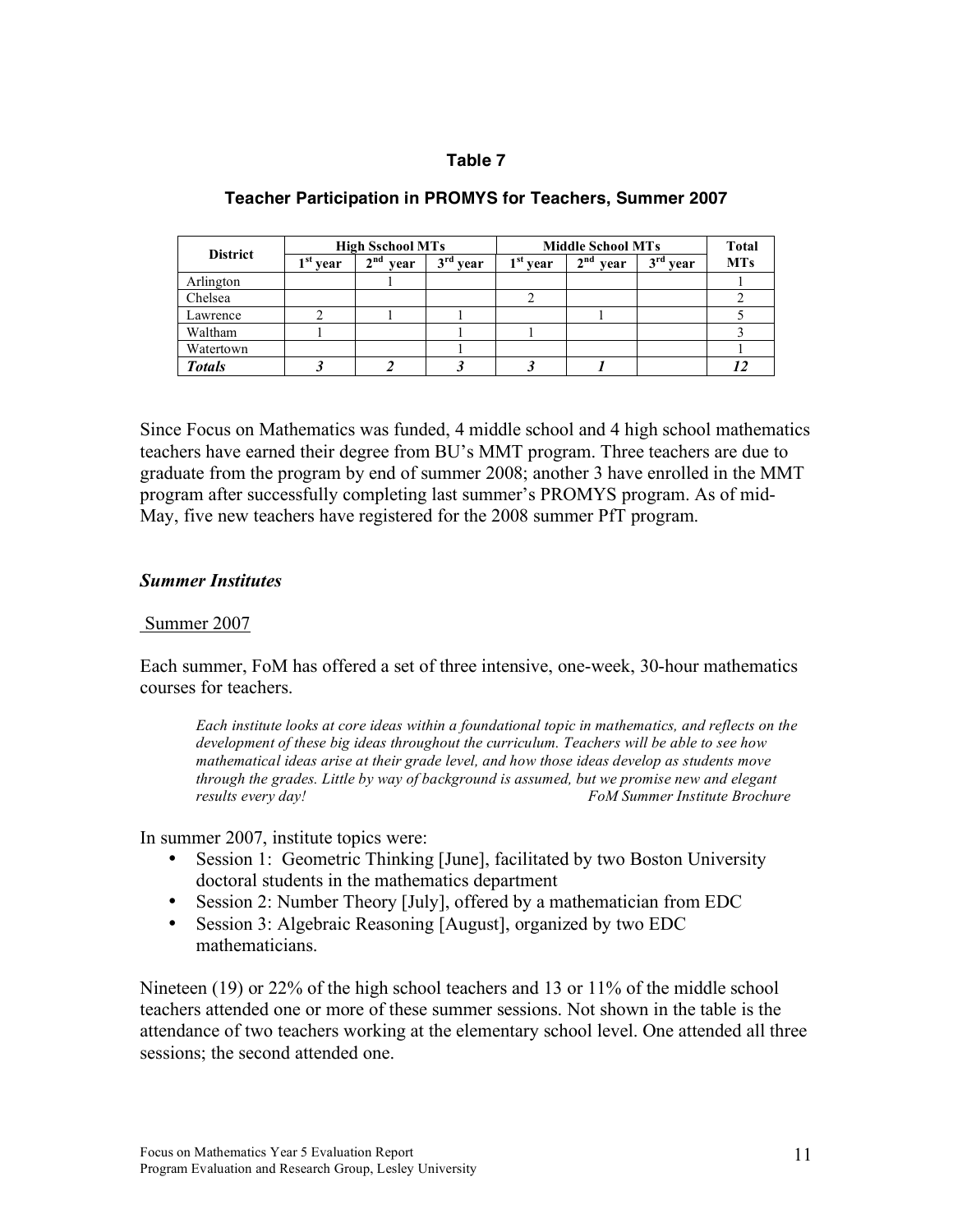## Findings from 2007 SI surveys

FoM offered 3 summer institutes during 2007 and participants submitted 39 post-institute surveys. The institutes were rated as highly successful along several dimensions by all of the middle and high school teachers who answered each question. Teachers found the institutes interesting, learned mathematics, and found them valuable professionally.

## **Table 8**

#### **Survey Results for Summer Institutes**

#### **Middle School Teachers: N=14**

| <b>Survey questions</b>                                      | <b>Strongly agree</b><br># $(%$ | Somewhat agree<br># $(%$ | Somewhat<br>disagree | <b>Strongly</b><br>disagree |
|--------------------------------------------------------------|---------------------------------|--------------------------|----------------------|-----------------------------|
| This institute met my expectations                           | 12(86%)                         |                          |                      |                             |
| This institute addressed issues of interest                  | 12(86%)                         |                          |                      |                             |
| I learned mathematics                                        | 12(86%)                         |                          |                      |                             |
| The mathematics presented was valuable<br>to me as a teacher | 9(64%)                          |                          |                      |                             |

#### **Table 9**

#### **Survey Results for Summer Institutes**

| <b>Survey questions</b>                                      | <b>Strongly agree</b><br># $(%$ ) | Somewhat agree<br># $(%$ ) | Somewhat<br>disagree | <b>Strongly</b><br>disagree | N/A |
|--------------------------------------------------------------|-----------------------------------|----------------------------|----------------------|-----------------------------|-----|
| This institute met my expectations                           | 19(76%)                           | 6(24%)                     |                      |                             |     |
| This institute addressed issues of interest                  | $20(80\%)$                        |                            |                      |                             |     |
| I learned mathematics                                        | 22(88%)                           |                            |                      |                             |     |
| The mathematics presented was valuable<br>to me as a teacher | 19(76%)                           |                            |                      |                             | ◠   |

#### **High School Teachers: N=25**

#### 2008 Summer Institutes

Three institutes are planned for the Focus on Mathematics teachers this summer.

- Session 1: Problem Solving in Number Theory and Algebra [June], facilitated by a retired district mathematics leader from Waltham, closely involved in FoM for the past four years
- Session 2: Algebraic Reasoning [July], led by a coordinator of middle school mathematics from Chelsea and a high school mathematics teacher [and MTF] from Watertown
- Session 3: Exploring Topics in Statistics, Probability and Finance [August], offered by a high school mathematics teacher in Watertown.

In a departure from past summers, the design and facilitation of these courses has been assumed by district mathematics educators, all of whom have participated in Focus on Mathematics professional development programs. As of late May, 46 teachers had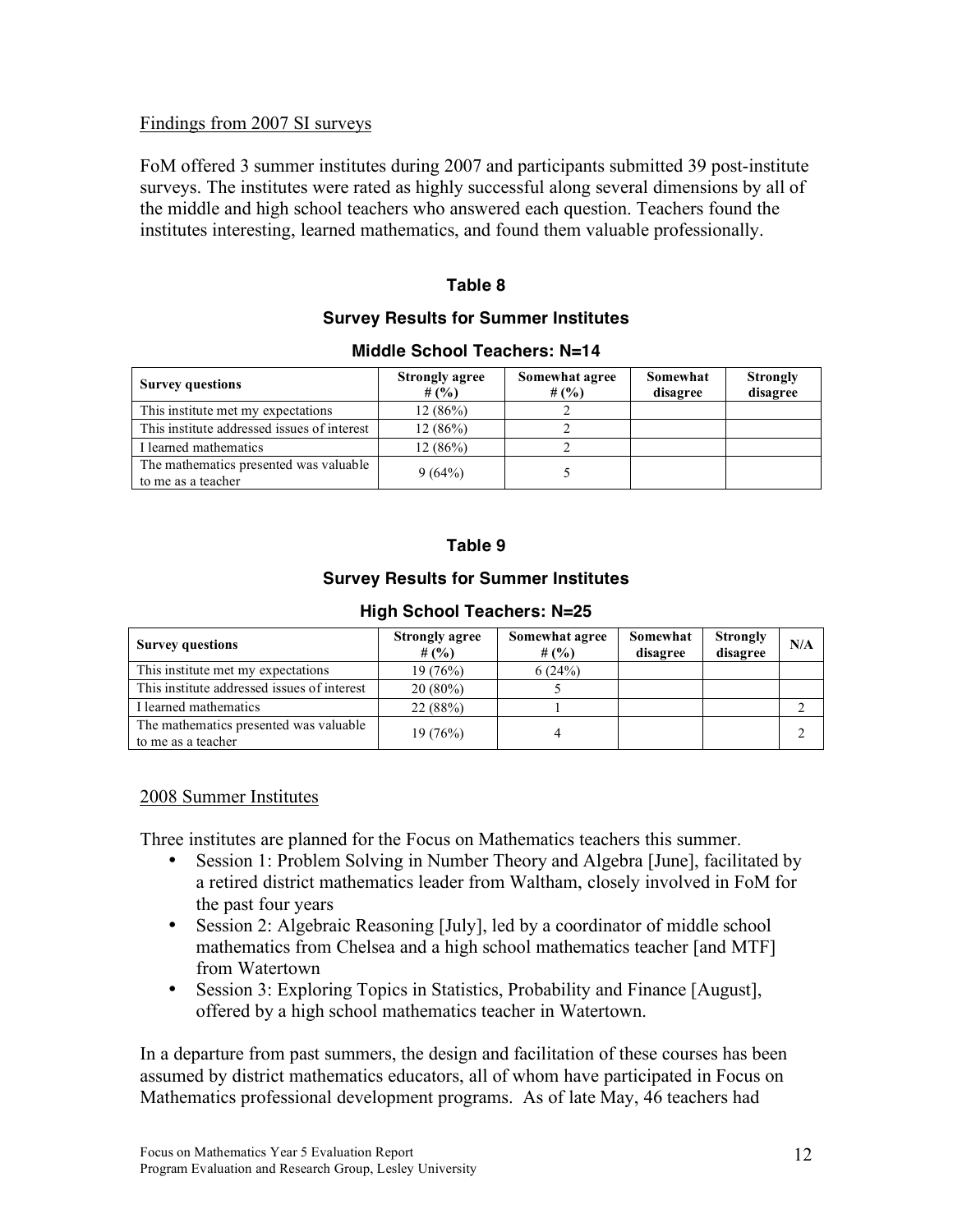registered for these three institutes, 5 K-5 teachers, 19 middle school teachers, and 22 high school teachers.

## New 2008 Summer Institute for teachers, grades 3-8.

To address the persistent requests of the district partners, FoM will offer a newly designed course for upper elementary and middle school teachers, grades 3-8, in August. The course, *Uncovering Fundamental Concepts of Arithmetic*, will be designed and jointly facilitated by a Boston University faculty member in the Mathematics Education program and a mathematician at EDC.

*This course provides an immersion experience in exploring the mathematics you teach. Explorations will extend whole number arithmetic to algebra and to decimals and fractions. Emphasis will be on understanding fundamental concepts of arithmetic, algebra, and geometry and figuring out how these concepts fit together. FoM Brochure*

The enrollment period ends in late June; the number of participants is not available at this time.

## *On-line Courses*

No on-line courses were offered during the 2007-08 academic year. In the past, most teachers who enrolled in the courses struggled to commit sufficient time (75 hours) to complete the work required for these rigorous courses while teaching a full load.

However, this summer, the on-line course entitled *Mathematical Problem Solving* is being offered to interested FoM teachers and to University of Massachusetts at Lowell students. The goals for this course are to: make participants aware of the role of problem solving in mathematics and mathematics education, improve participants' problem solving ability through working on problems, and help participants investigate ways in which their students' problem solving abilities can be enhanced using their curriculum. Five (5) FoM teachers and 14 University of Massachusetts/Lowell graduate and undergraduate students have enrolled in the course.

## *Study Groups*

Teachers of mathematics at the districts' schools and FoM mathematicians organize the study groups each year. Study groups are designed so participants, both teachers and mathematicians, learn from each other by working together on topics of mutual interest. In the past years, examples of the topics middle school study groups have explored are *Pascal's Triangle, Number Games, Methods of Logical Thinking, Linearity, Geometry Measurement, Math Fair Projects, Factoring, and Math Explorations using Technology.* High school study group topics have included *Geometry Area Algorithms, Algebra, Spreadsheets, AP Calculus, Differential Equations without Calculus, Geometry of Voting, and TI-89 Calculator Applications.*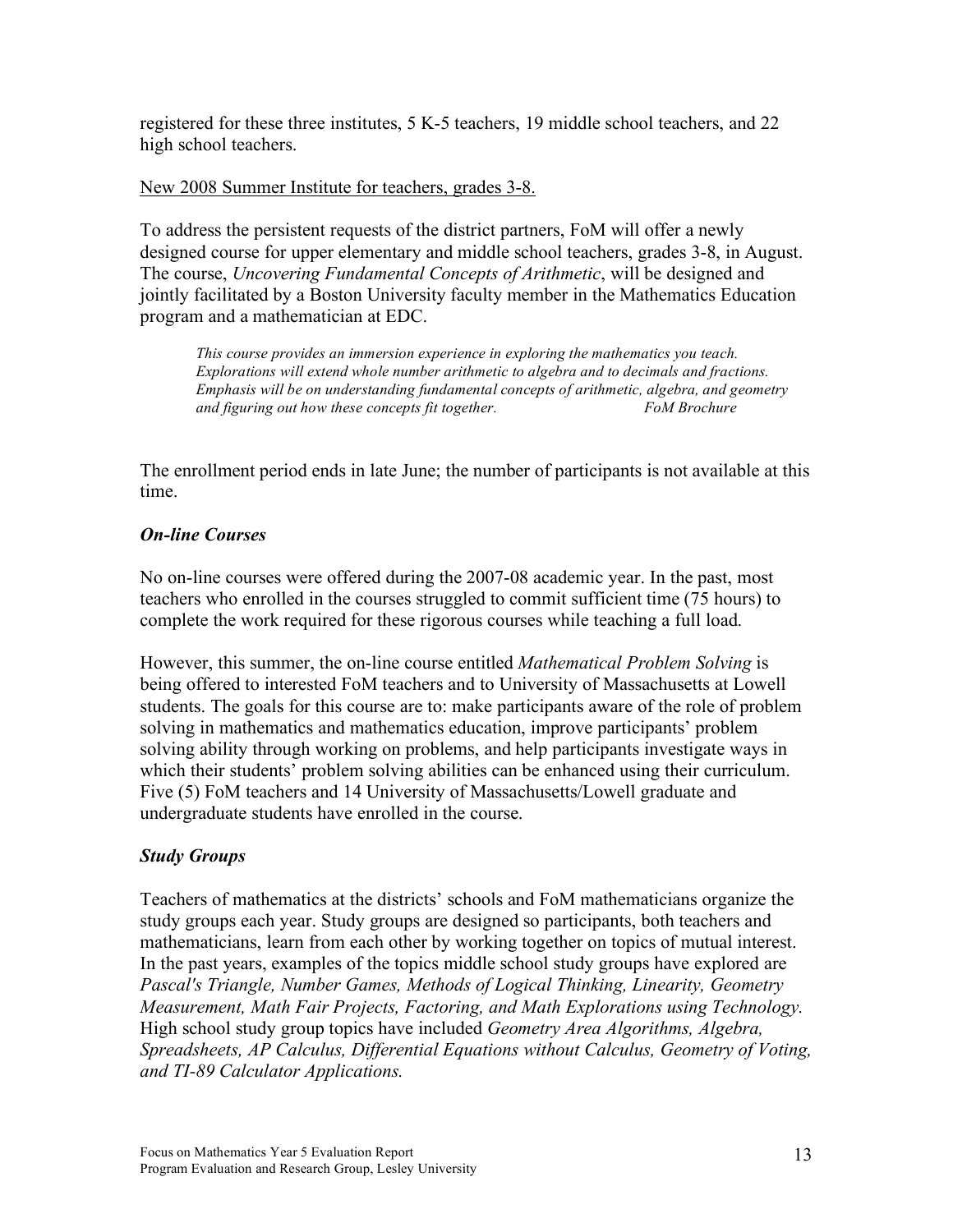Study groups meet face-to-face, after school for 2-3 hours once or twice a month. Meeting schedules and locations were determined by the groups' members. High school teachers and middle school teachers in two districts held their study group meetings in their own schools. In one district, middle school teachers formed a somewhat loosely organized study group that met in each of the 3 middle schools on a rotating basis. In a second district, three middle schools formed separate study groups.

From September 2007 to May 2008, six mathematicians and teachers in four of the five districts formed 10 study groups that met for a total of 73 sessions; three were high school groups, six were middle school groups, and one was an elementary school study group. The groups varied widely both by the number of teachers that attended relatively consistency and the frequency of the groups' meetings.

The table below shows the number of elementary, middle, and high school study groups that formed this year, by district, and the total number of sessions each group met. By the May 2008, 8 groups remained active in three of the five districts.

#### **Table 10**

| <b>District</b> | <b>High School</b><br>Number of SGs<br>(sessions) | <b>Middle School</b><br>Number of SGs<br>(sessions) | <b>Elementary School</b><br>Number of SGs<br>(sessions) | <b>Totals</b> |
|-----------------|---------------------------------------------------|-----------------------------------------------------|---------------------------------------------------------|---------------|
| Arlington       |                                                   | (9)                                                 | 1 (4)                                                   | 2(13)         |
| Chelsea         | 1(10)                                             | 1 (17)                                              | O                                                       | 2(27)         |
| Lawrence        | 1(13)                                             | 1(8)<br>1(7)<br>1(2)                                | 0                                                       | 4(30)         |
| Waltham         | 0                                                 |                                                     |                                                         |               |
| Watertown       | (2)                                               |                                                     |                                                         | 2(3)          |
| <b>Totals</b>   | 3(25)                                             | 6 (44)                                              | 1(4)                                                    | 10(73)        |

#### **Study Group Sessions by District and School Level, 2007-08**

In April and May, PERG evaluators conducted focus groups with teachers involved in three of the longest-running study groups in FoM districts—two at the middle school, and one at the high-school level. We chose these groups specifically because they had a high level of teacher participation over the life of the project. Each of these groups has been running since Year 1, though the membership of the groups has changed somewhat over time. The following scenarios summarize the experience of teachers in these study groups.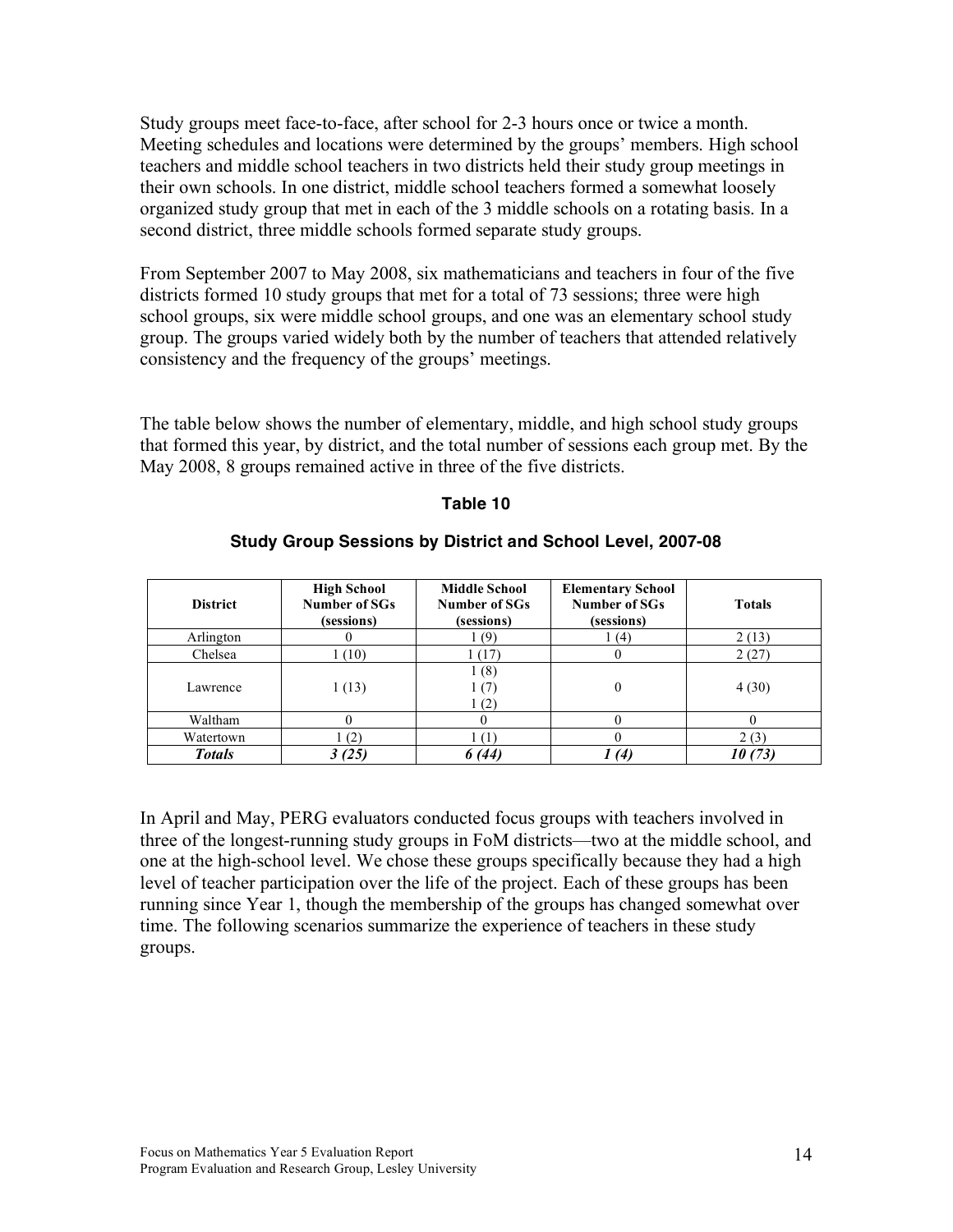## Scenario 1: A High School Study Group

This high school study group, in an urban high-needs district, met once or twice a month over the past 5 years. During Year 5, this group of 4-8 teachers discussed a number of topics including: Geo-board geometry and Pick's theorem, puzzles and games, fitting polynomials to discrete data, the simplex lock problem, and an examination of challenging Algebra problems aimed at high school students.

In the focus group interview, teachers emphasized the importance and value of having a mathematician lead the group. Several teachers commented that it wasn't a specific area or topics studied within the group that was most valuable for their work, but rather FoM's integrated approach to the understanding and teaching of mathematics. This approach was modeled by the mathematician. He facilitated the group but also encouraged teachers to take ownership for the direction of the group's sessions. Teachers also said the mathematician helped create an environment that was conducive to learning, asking questions, and exploring new topics.

Several teachers discussed FoM's broader impact—from attending the study group, summer institutes, and seminars—on their teaching style. They are now more willing to experiment in their teaching, and to allow students to approach topics in a number of ways. They tried to integrate the FoM approach of questioning and looking for multiple connections and points of entry into their teaching. Finally, teachers felt that the group members had become more active over time, so that they sometimes came to the board to demonstrate their approaches, led group discussions, and suggested topics to investigate.

#### Scenario 2: A Middle School Study Group

This middle school group consisted of teachers from approximately six schools in another urban district. The FoM mathematician worked closely with the math coaches from two middle schools and the district mathematics principal to develop a plan for the study group for Year 5. The group focused on various aspects of geometry, particularly area, perimeter, and volume. The group met on a monthly basis during the school year.

Many of the attending teachers were elementary or special education teachers, and were not math specialists. In the focus group interview, the teachers emphasized the collegial nature of the group and the encouragement they received from the math coaches and the mathematician. Group members stressed the interactive nature of their sessions where the mathematician usually presented the group with a problem which they then explored. The teachers often took turns presenting their solutions to the group. Teachers said that the group was useful, both in terms of modeling pedagogy and in building mathematical content. As one teacher said, "I have more strategies, more ways to approach a problem, and the confidence to use unfamiliar ways of approaching a math problem."

Several teachers stressed the value of building relationships with their colleagues from their own and other schools, and developing more confidence in teaching math. Their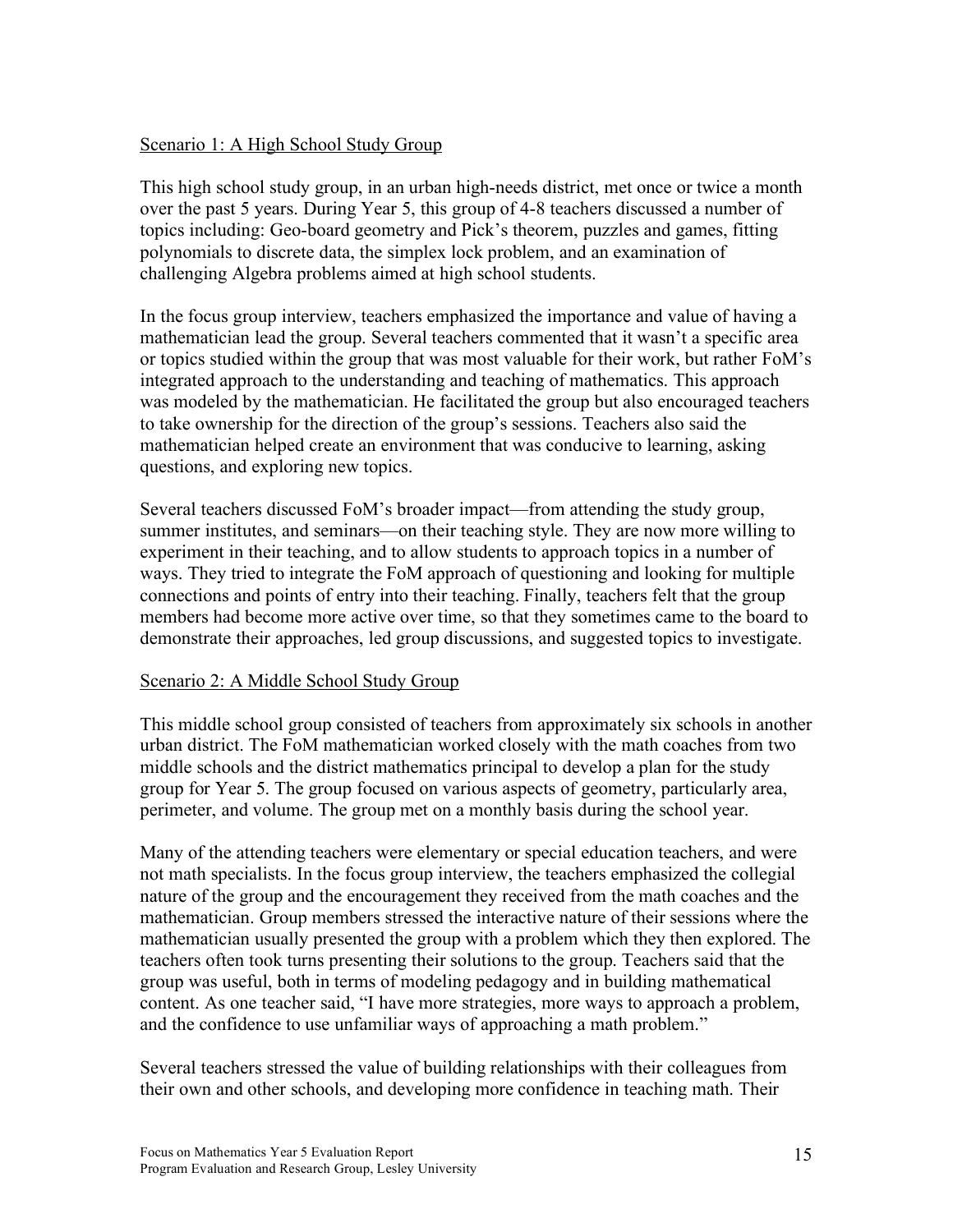work in the study group has given them greater willingness to explore topics in depth and bring their knowledge into the classroom.

## Scenario 3: Another Middle School Study Group

The second middle school group we interviewed met on a monthly basis, alternating between two schools in an urban district. This group was facilitated jointly by a mathematician and a doctoral student from Boston University. There were usually 4-8 attendees. Rather than focusing on a single topic, the group chose to explore a range of topics related to the district curriculum. Year 5 topics included geometric mathematics: square numbers, triangle numbers, and quadratics.

Group members found the study group to be a rich experience. They appreciated having the time to explore mathematics, to work with their colleagues and to see different approaches and problem-solving strategies. The group included teachers from grades 5-8, but most of those active during the 2007-08 school year were  $7<sup>th</sup>$  and  $8<sup>th</sup>$  grade math specialists. Those who attended the group regularly liked FoM's "exploration way," which enables students to find different ways to approach mathematics problems. Group members said that having time set aside to talk about and think about mathematics and work with two mathematicians was very valuable and stimulated their teaching.

Teachers stressed the importance of building connections with colleagues; many felt isolated in their schools, since they were the only math teacher at their grade level. One participant [a district math leader] expressed some disappointment that few  $5<sup>th</sup>$  and  $6<sup>th</sup>$ grade teachers came to the group sessions. She felt that the relatively high level of mathematics in the group intimidated some of those teachers. Several members of this group have been very active in Focus on Math activities; two have completed BU's master's degree program.

## *Seminars*

Each district in the Focus on Mathematics Partnership hosted an afternoon seminar during the 2007-08 school year. Seminars provide middle and high school teachers with relaxed, after-school venues where they can work together with colleagues—within or across schools and districts—to explore mathematical problems and discuss classroom applications.

This year, four out of the five sessions were designed and facilitated by one or two of the host districts' high school mathematics teachers; in the fifth district, a high school teacher teamed up with the Boston University mathematician who had worked closely with that district, leading study groups for the past 4 years.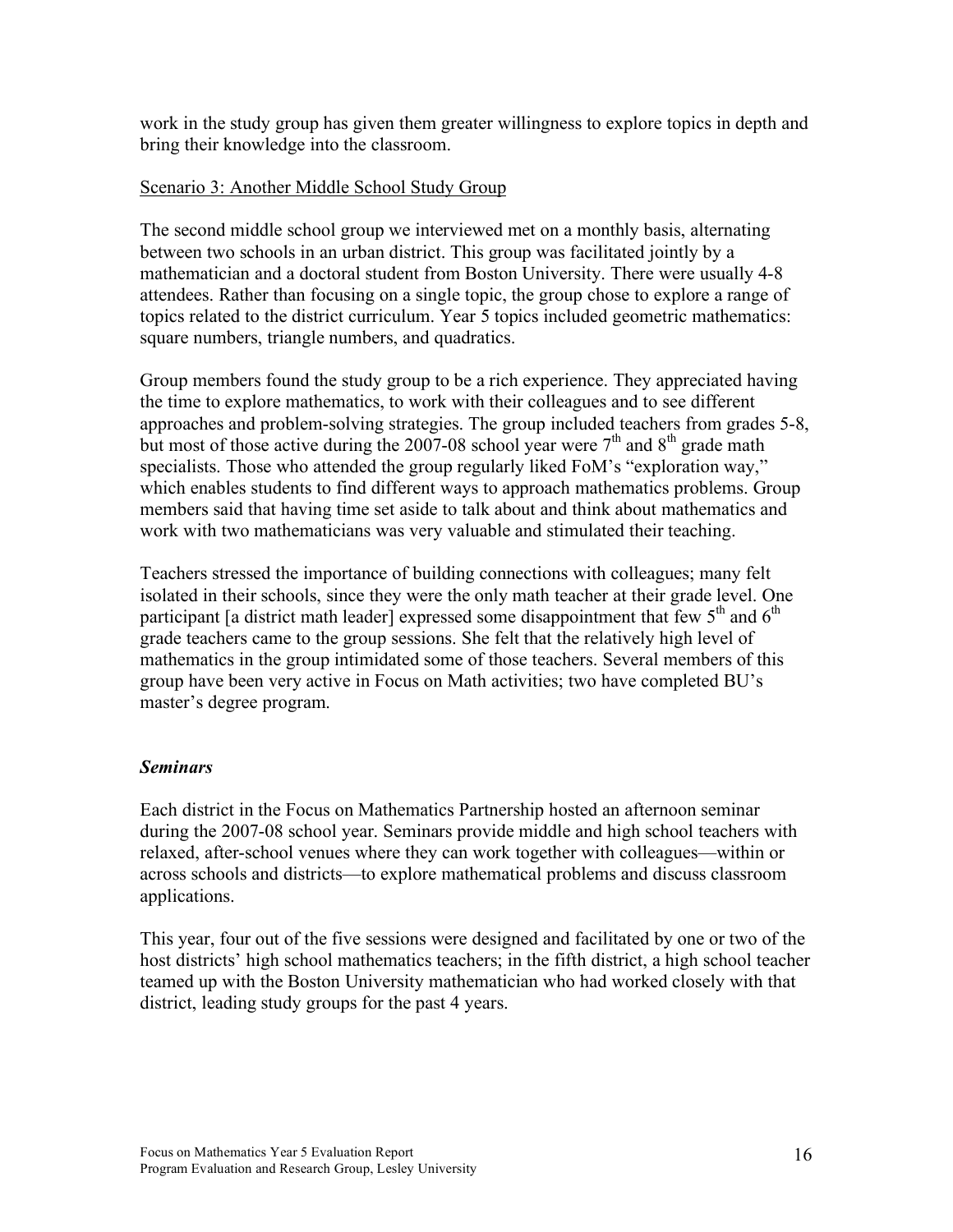The five seminars offered in 2007-08 were:

- *Modular Arithmeti*c, presented by 2 Mathematics, Science, and Technology High School teachers from Lawrence
- *Seeing the Whole Elephant, Slope from 4th Grade through Calculus,* presented by Chelsea High School teacher
- *Close Enough: Solving Equations Iteratively,* presented by a Waltham High School teacher and Boston University Mathematician
- *Problematizing Your Curriculum,* presented by 2 Arlington High School teachers
- Solving Problems in Statistics and Finance with the TI 83/84, presented by a Watertown High School teacher.

A total of 69 mathematics teachers, 25 from the middle schools and 44 from the high schools, attended a total of 135 seminars, an average of 2 seminars per teacher this year.

#### Findings from Seminar Surveys

One hundred ninety-nine (199) participants (*not* individual teachers) attended the five district-based seminars, submitting 145 post-seminar surveys. Participants reported that the seminars were interesting, that they learned mathematics and that the mathematics was professionally valuable.

#### **Table 11**

#### **Survey Results for Year 5 Seminars**

#### **Middle School Teachers: N=39**

| <b>Survey questions</b>                                   | % Strongly agree and agree |
|-----------------------------------------------------------|----------------------------|
| This institute met my expectations                        |                            |
| This institute addressed issues of interest               |                            |
| I learned mathematics                                     |                            |
| The mathematics presented was valuable to me as a teacher |                            |

#### **Table 12**

#### **Survey Results for Year 5 Seminars**

#### **High School Teachers: N=79**

| <b>Survey questions</b>                                   | % Strongly agree and agree |
|-----------------------------------------------------------|----------------------------|
| This seminar met my expectations                          |                            |
| This seminar addressed issues of interest                 | 98                         |
| I learned mathematics                                     |                            |
| The mathematics presented was valuable to me as a teacher |                            |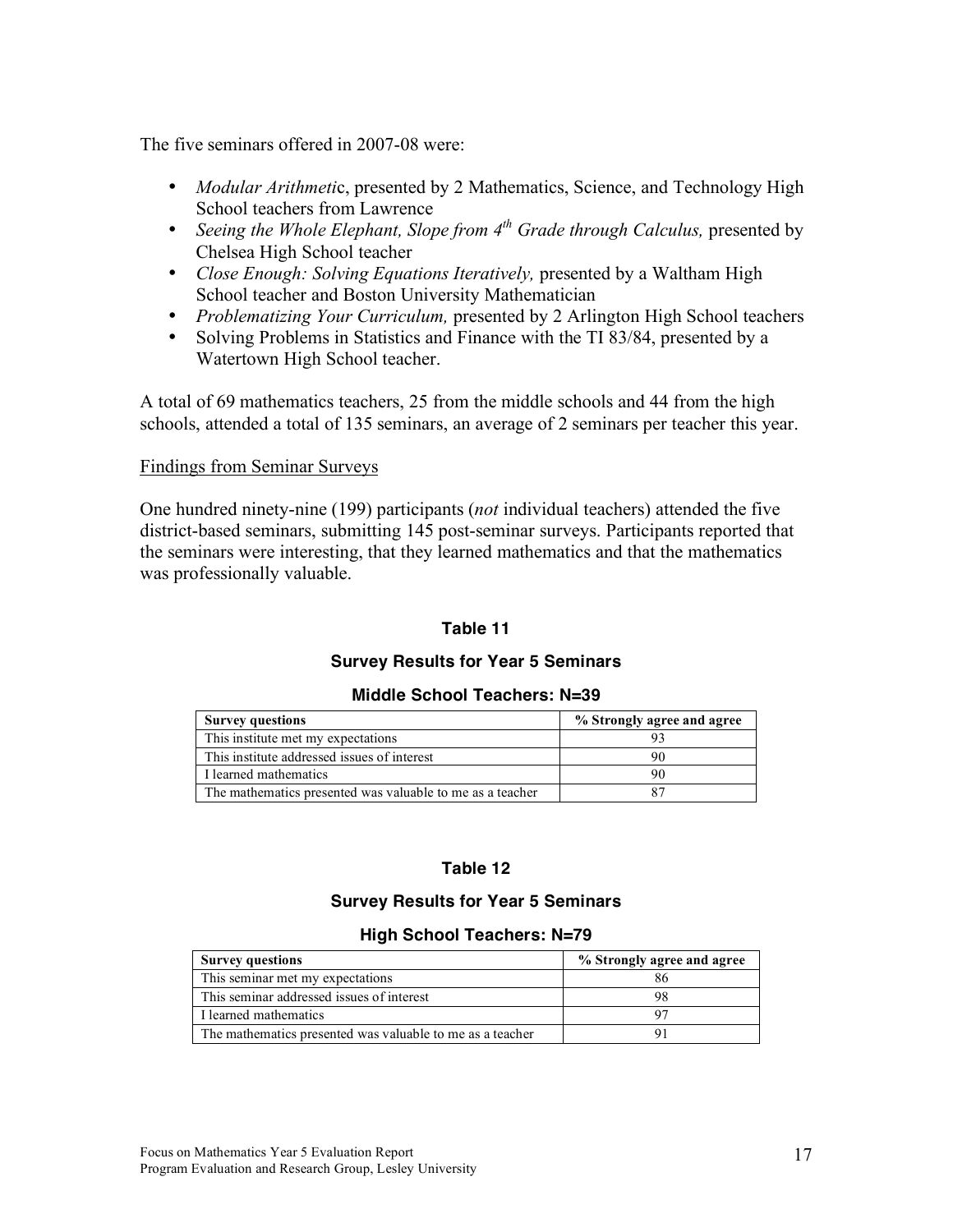## *Colloquia*

FoM invited Heather C. Hill, an associate professor at the Harvard Graduate School of Education, to speak at the first FoM Colloquium, held October 17, 2007 at Boston University. Dr. Hill's talk, *'Knowing Mathematics Well Enough to Teach It, What More Does that Take?'*, described her work as the principal investigator for Learning Mathematics for Teaching (LMT), a project funded by the National Science Foundation to investigate the mathematical knowledge needed for teaching and how such knowledge develops as a result of experience and professional learning. Twenty-five middle and high school teachers, district leaders, and mathematicians from Boston University, University of Massachusetts at Lowell, and EDC attended.

A second colloquium is planned for June 9, 2008. The featured speaker will be Philip Uri Treisman, professor of mathematics and executive director of the Charles A. Dana Center for Mathematics and Science Education at the University Texas at Austin. The title of his talk is *The Mathematics Achievement Gap.*

*Dr. Treisman is a leading expert on the development of programs aimed at increasing minority participation in mathematics. His seminal research in this area provided a foundation for his Emerging Scholars Programs (ESP). Now a workshop model used by colleges and universities nationwide, ESP builds student success through collaborative group work on rigorous mathematical problems… In all his work, he is an advocate for equity and excellence in education for all children. FoM Colloquium Brochure*

## **TEACHER LEADERSHIP**

Teachers continued to assume responsibility for providing professional development for their peers throughout the 2007-2008 academic year working individually, with other teachers and/or with a mathematician.

- Eight teachers presented/co-presented the 5 district-wide seminars during 2007-2008. One teacher co-facilitated one of the 5 seminars with a mathematician.
- Three of the 4 summer institute instructors for the three 2008 institutes will be teachers: No teachers were instructors for the 2007 summer *institutes*

Presenters at district seminars included 2 MTFs and 6 other teachers. Two of the 4 summer 2008 institute facilitators are MTFs, and one is a middle school administrator (formerly in the MMT program).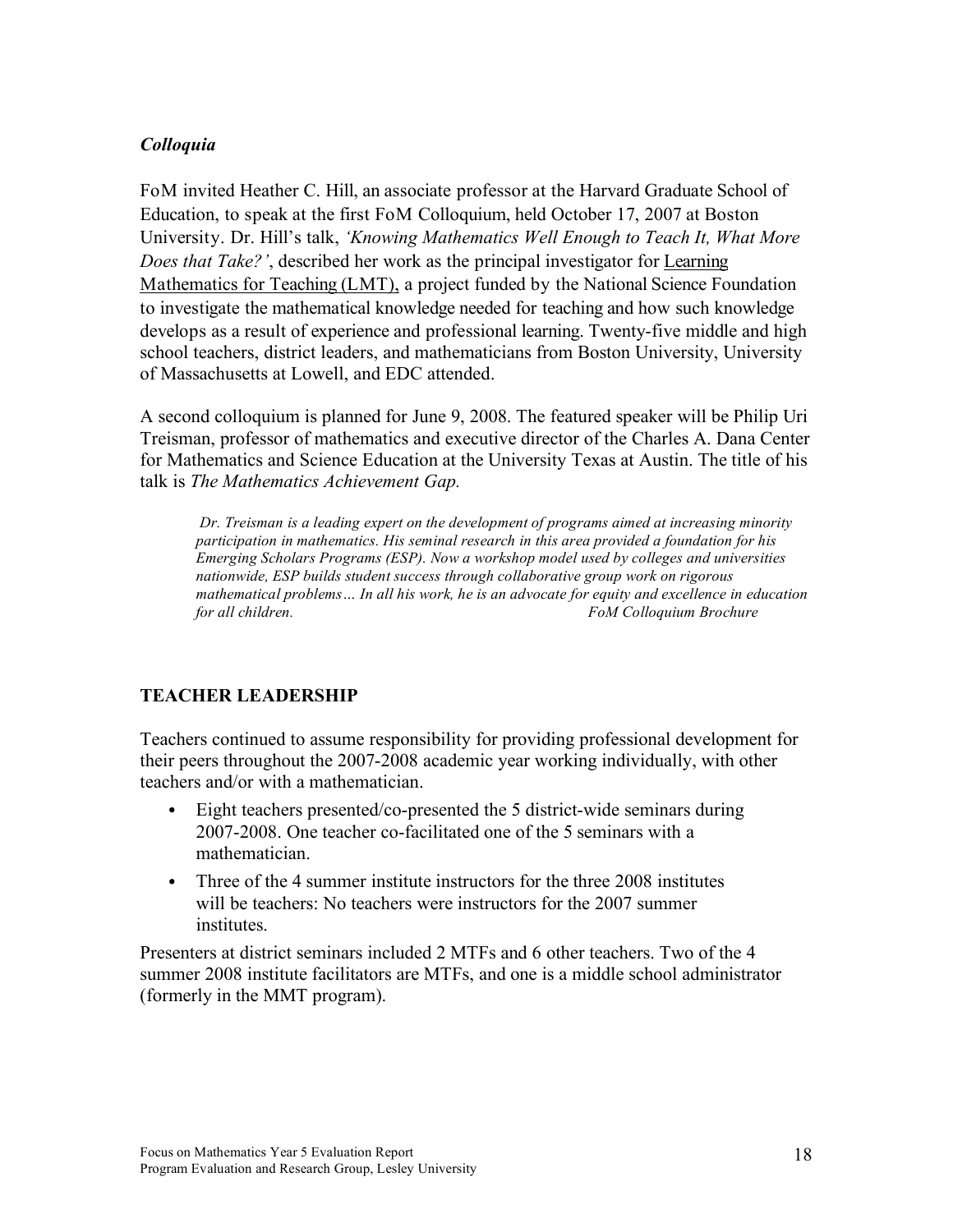In addition, 2 teachers wrote and published an article and 3 presented at conferences:

- Two (non-MTF) teachers and one mathematician published an article in Mathematics Teacher and have submitted a second article for publication.
- Three teachers presented at conferences [2 MTFs and 1 other teacher]:
	- o One teacher made a presentation, *Investigating The Simplex Lock,* at The Annual Discrete Mathematics Conference for K - 12 Teachers at Boston College;
	- o One teacher made a presentation, (*title unavailable at this time),* at the Spring Meeting of the Southeastern Section of the American Mathematical Society, Louisiana State University;
	- o One teacher co-presented *Focus on Mathematics in MA* with a mathematician at The Secondary Teacher Preparation in Mathematics Workshop, Institute for Mathematics and Education, University of Arizona.

## **STUDENT RESEARCH: MATH FAIRS AND MATH EXPO**

## *Math Fairs*

Math Fairs continued to be an FoM activity heavily embraced by the districts. Data from the 2006- 07 math fairs and all but one of the 2008 fairs are represented below. Data from the final math fair was unavailable at the time of this report. The number of students and math research projects cited in the table includes students from all districts and both middle and high schools.

| Table 13                       |  |  |  |  |
|--------------------------------|--|--|--|--|
| <b>FoM District Math Fairs</b> |  |  |  |  |

| Vear | Schools hosting math fairs* | <b>Research Projects</b> | <b>Students</b> |
|------|-----------------------------|--------------------------|-----------------|
| 2007 |                             | . . 568                  | 2.762           |
| 2008 | . O                         | 1.370                    |                 |

#### **Table note**

Data from the final 2008 math fair were not available for this report.

In addition to judges from the FoM IHEs, volunteer judges came from 7 corporations in 2007 and from 2 corporations in 2008.

EDC has posted resources on the FoM website for both students and teachers to use in the development of research projects. Resources include guidelines for projects and posters, and a link to a 'mentoring website' for project development.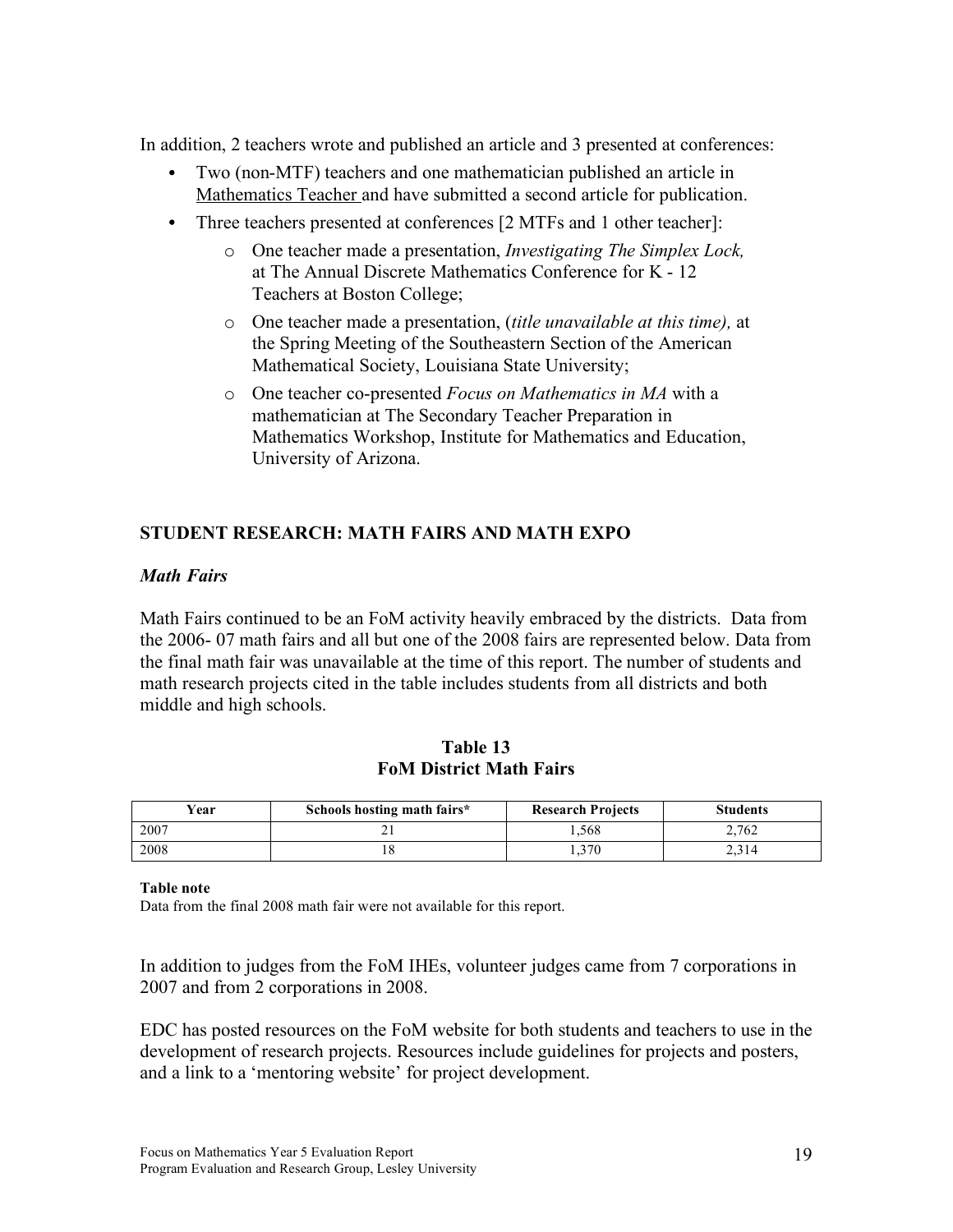## *Math EXPO*

The fourth Math Expo took place June 9, 2007. One hundred fifty seven (157) projects, developed by 302 students working in teams, were selected from the district math fairs and shown at the Expo. The fifth annual Math Expo will take place June 14, 2008 at the Boston Museum of Science. To date FoM has secured corporate support for the 2008 Expo from Google, Alkermes, Eureka!, Exxon Mobil and Foster- Miller.

## **SUSTAINABILITY**

During Year 5, FoM followed several strategies for sustaining FoM professional development activities post NSF-funding. The PIs submitted two proposals, which have been funded, two others, which have been submitted, and a fifth proposal is under development at this time. Corporate sponsorship for the Math EXPO has been sought, and the formation of a possible district Consortium, first described in the Year 4 evaluation report, has progressed.

1. Two proposals have been funded.

- From NSF: The Robert Noyce Fellowship Program proposal, submitted March 2007, was funded by the NSF, with additional funds supplied by BU's SED. A joint collaboration between SED and CAS, it will provide scholarships to up to 13 college mathematics majors per year to prepare to become mathematics teachers.
- From MA DOE: MA STEM Pipeline Fund: A proposal for *Inquiring Minds* was funded. This program will engage science teachers grades 3-8 in a summer institute on *Green Energy,* with academic year follow-up activities over a period of three years. This proposal was developed by BU, Northeastern University and Wheelock College. While this project is not attached to FoM, it will serve the 5 FoM districts and four others. As FoM partners, teachers from the 5 districts will be given priority in selection for the program.
- 2. FoM has submitted two proposals for additional funding.
	- To the NSF: The PIs submitted a MSP Phase II proposal, *FoM: Phase II,* to extend and strengthen FoM's mathematical communities by increasing the capacity of current expert teachers, increasing teacher participation in study groups, accepting new districts into FoM mathematics communities and conducting research "that will detail the distinctive features and outcomes of the *Focus on Mathematics* mathematical learning communities" (from proposal). This is a three-year proposal.